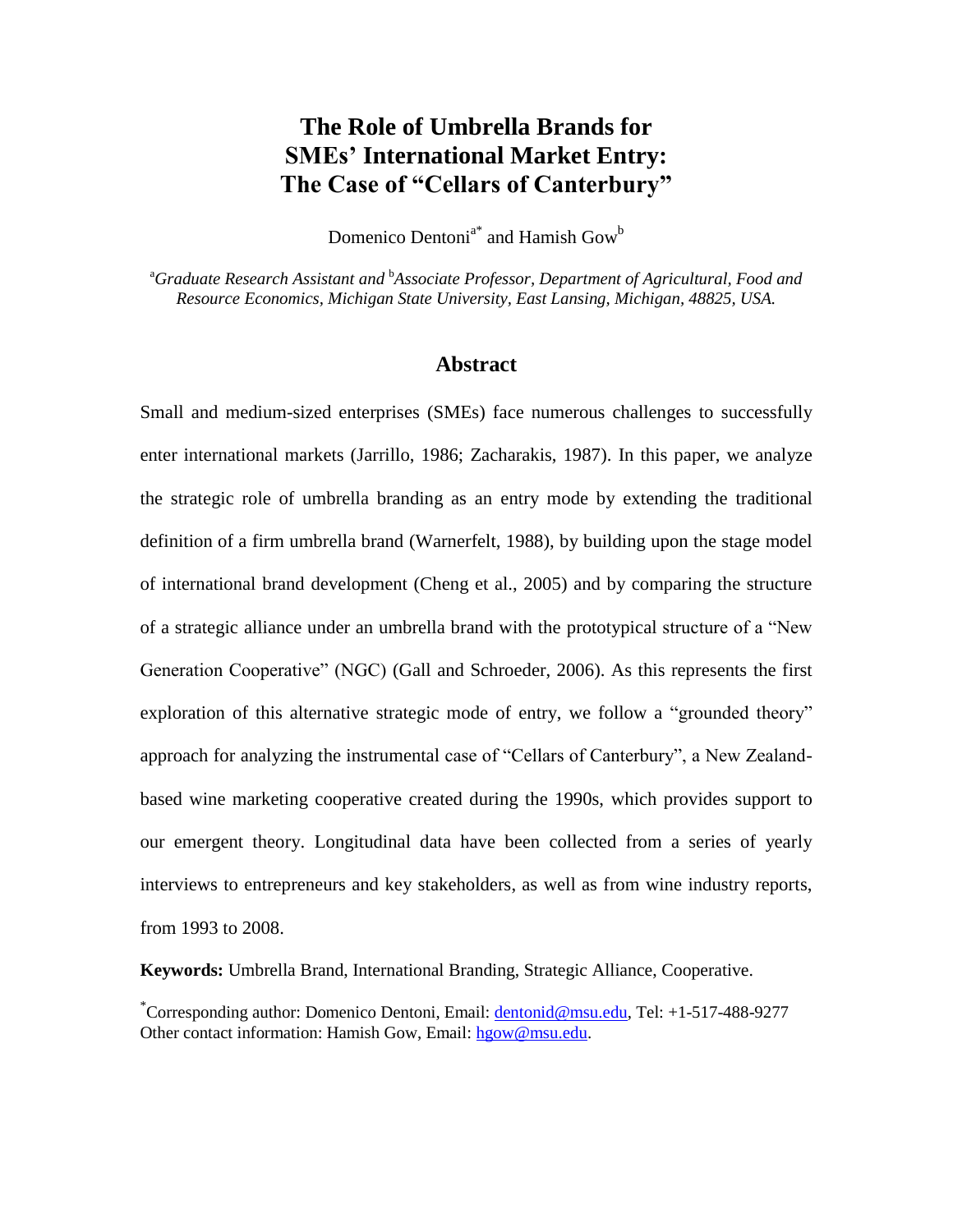# **The Role of Umbrella Brands for SMEs' International Market Entry: The Case of "Cellars of Canterbury"**

# **1. Introduction**

Most small and medium-sized (SMEs) have limited capacity to internationalize due to strict resource constraint (Jarillo, 1986; Zacharakis, 1997). When they can do so, it is often via sporadic exports that do not provide them the opportunity to establish or grow a foreign market presence (Leonidou and Katsikeas, 1996). A viable option to overcome these international market entry constraints is to establish a strategic alliance, which can be either vertical, such as long-term contracts or equity-based alliances with buyers (Peterson, Wysocki and Harsh, 2001), with or horizontal, such as cooperatives (Gall and Schroeder, 2006; Beverland, 2007). Strategic alliances can provide SME"s access to necessary key resources to successfully enter, develop and compete in the international market (Barney, 1991; Erramilli and Rao, 1993) and they reduce the inherent market entry risks associated with a new business environment. However, they limit the SME"s market control (Anderson and Gatignon, 1986) and can ex-post impose high alliance costs if the partners" strategic intents diverge, or if a larger or more experienced partner acquires them.

In this study, we explore how a group of local SMEs can collaboratively form a horizontal strategic alliance to enter and expand into international markets under an umbrella brand, while ensuring to keep their own brand independence in the long run. Our analysis reveals that, under an umbrella brand, a SME can successfully establish a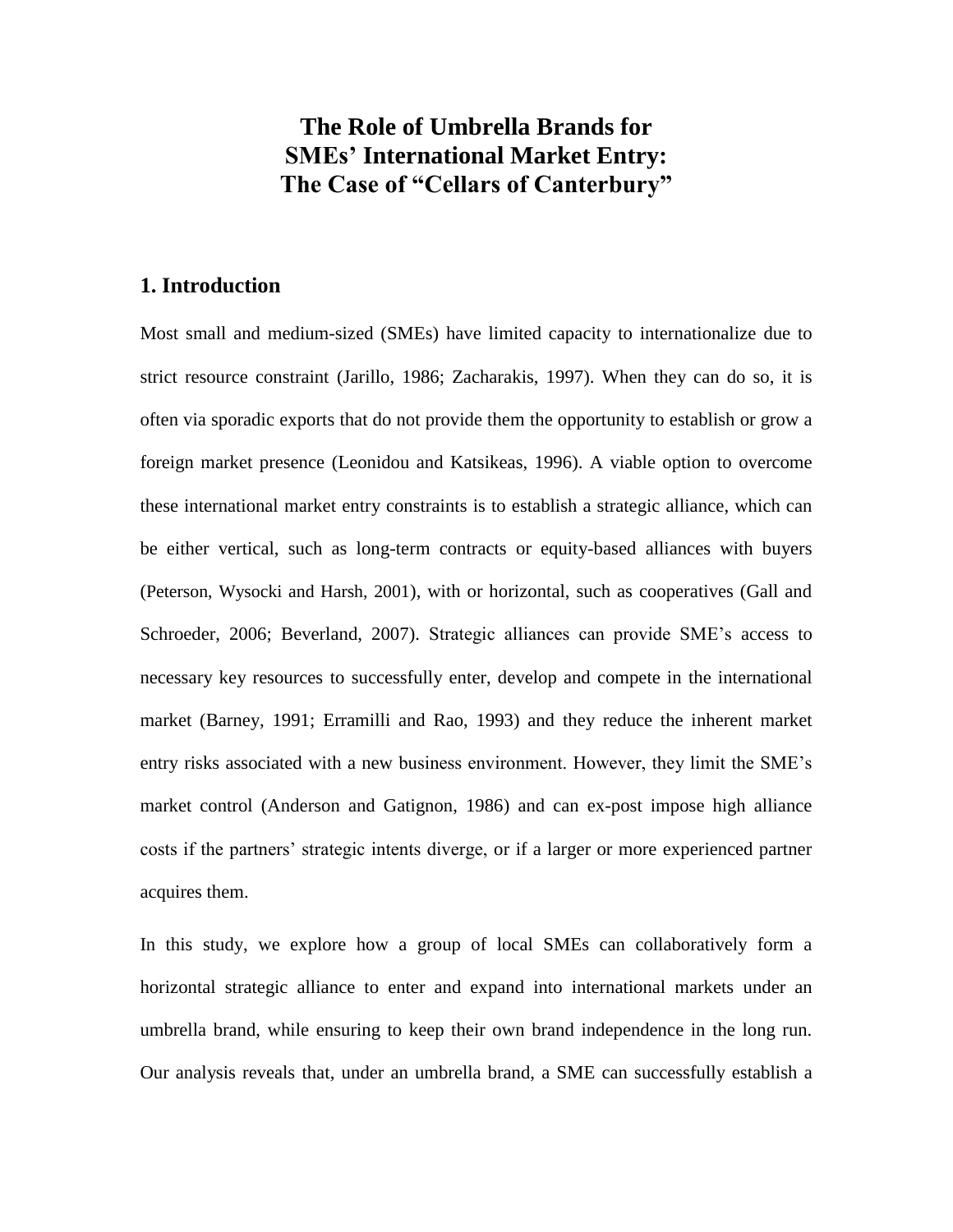strategic alliance with local partners to obtain and develop its own resources to compete in a foreign market and to transfer the reputation vis-à-vis its international buyers from the umbrella brand to its own individual brand. Then, in a long run perspective, the umbrella brand can be a temporary tool enhancing the opportunities of a SME"s to enter and expand in the global market.

Given the exploratory and instrumental nature of this research topic, we adopted a "grounded theory" approach as method for this study (Glaser and Strauss, 1967; Strauss and Corbin, 1994; Dey, 1999). The case of "Cellars of Canterbury", a New Zealandbased international wine marketing and distribution co-operative, provides an instrumental empirical case to support the development of an emergent theory. The resulting analysis draws upon a series of yearly interviews that we have conducted with all of the key partners and channel members over the past fifteen years. Primary longitudinal data have been integrated by secondary data on the New Zealand wine industry and cross-compared with other case studies presented in the literature (Gall and Schroeder, 2006; Beverland, 2007).

The conceptual framework that we develop is built upon three theories established across the fields of agricultural economics, marketing and strategic management. First, we introduce the use of the concept of "inter-firm umbrella brand" as a marketing tool for a horizontal multi-firm alliance competing collectively in the global arena, extending upon the original concept of umbrella branding elaborated by Wernerfelt (1988). Second, we propose an alternative international brand development stage model than that proposed by Cheng et al. (2005), by suggesting that a collective umbrella brand provides entrepreneurs a new viable international market entry option to build their own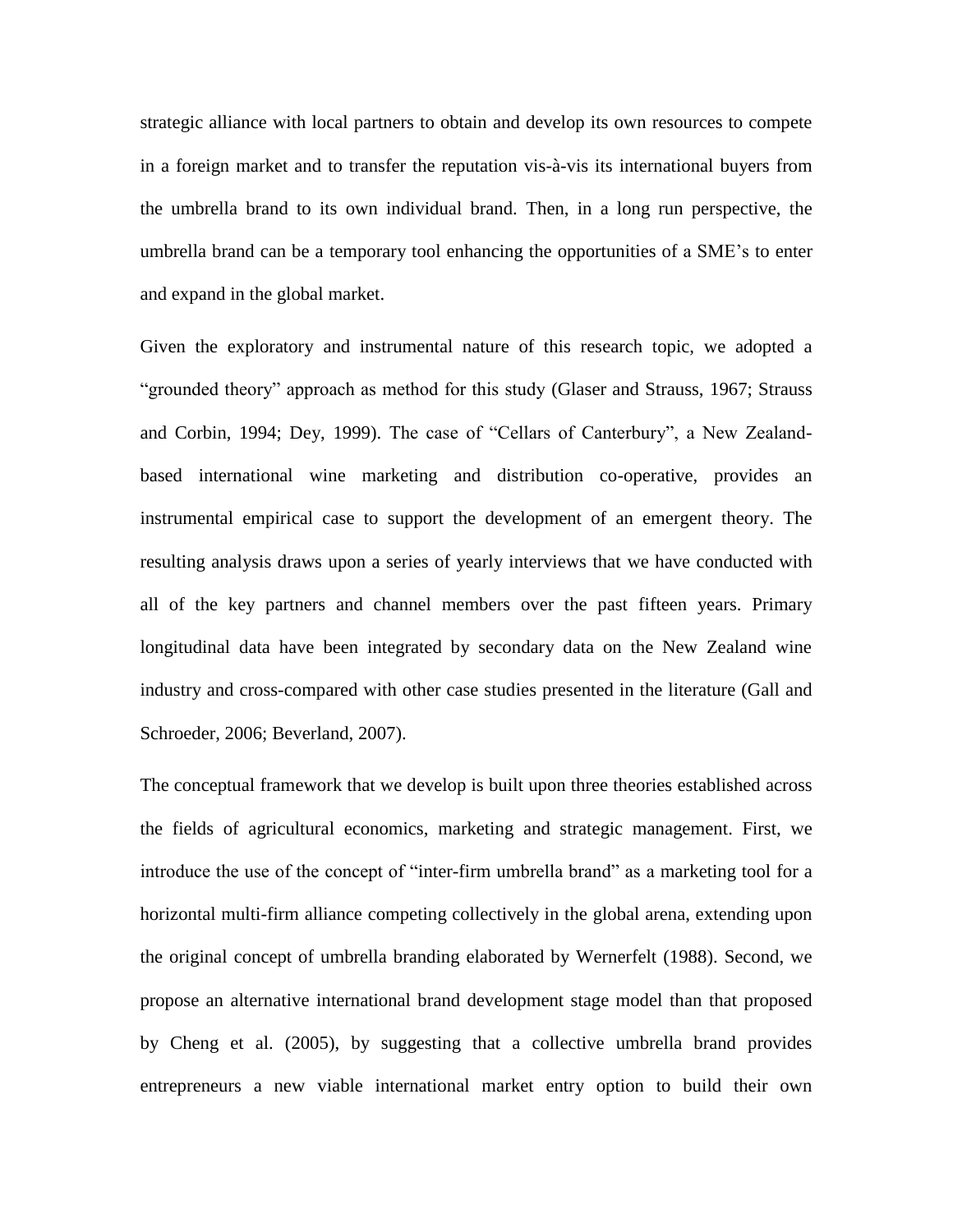international brand in the long run. Finally, we juxtapose the organizational structure of a strategic alliance build under an umbrella brand, such as "Cellars of Canterbury", against the structure of New Generation Cooperatives (NGCs) synthesized by Gall and Schroeder (2006).

The rest of this paper is developed as follows. We introduce our methods and data in section 2, while in section 3 we present the relevant literature on umbrella brand, international market entry modes and branding strategies of agri-food SMEs" branding strategies. In section 4, we propose our conceptual framework that aims at building upon the literature cited. The instrumental case of "Cellars of Canterbury" providing evidence to our conceptual framework is synthesized in section 5, while in section 6 we draw our conclusions.

## **2. Methods and Data**

Recognizing that this is exploratory research into a field where there is no current theory, we undertook a "grounded theory" approach to analyze and to establish the conditions enhancing the strategic role of umbrella brands for a successful SME"s entry into the international market. "Grounded theory" is a general methodology that emphases an inductive research process focused toward theory development as opposed to deductively theory testing (Glaser and Strauss, 1967; Strauss and Corbin, 1994; Dey, 1999).

The "grounded theory" is recognized as the appropriate method to analyze and evaluate complex dynamic issues at the organization and inter-organization level where limited data points or cases are available (Stake, 1995; Westgren and Zering, 1998). "Grounded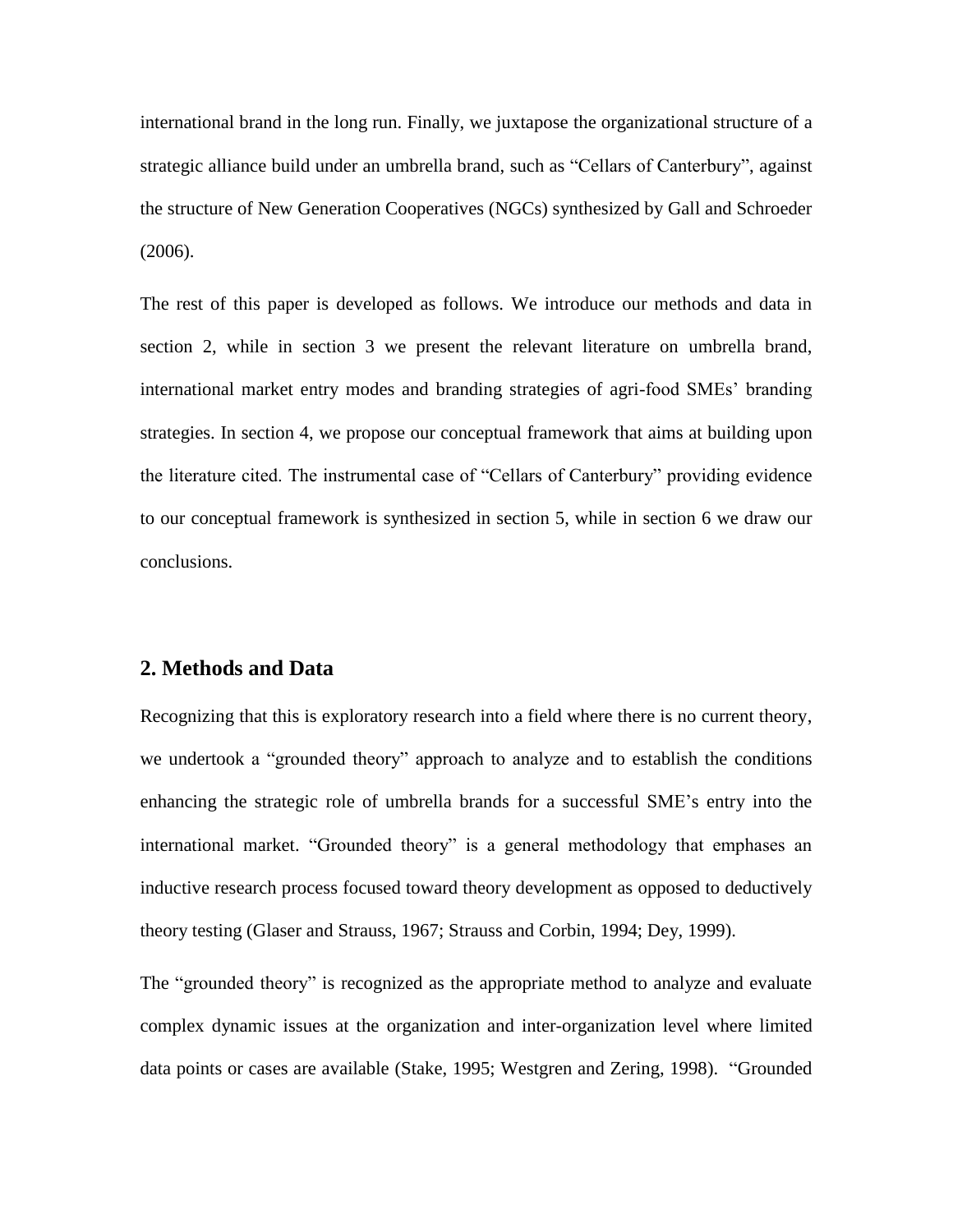theory" provides research an inductive process of thinking about and conceptualizing data into a theory which evolves through a continuous interplay between analysis and data collection during actual research (Strauss and Corbin, 1994). Initially data collection is liable to be somewhat unfocused and often unstructured, but as the inquiry proceeds the data collection and analysis becomes more selective and focused on particular topics (Dey, 1999). During the process, the researcher must think conceptually and constantly analyze the relationships between their data (Dey, 1999). There is an insistence among grounded theorists that it is interpretive work and that the interpretations must include the perspectives of those studied (Strauss and Corbin, 1994). Such interpretations are sought for understanding the actions of those being studied, however, those who use grounded theory procedures accept responsibility for interpreting what is observed, heard, or read, and not merely voicing the viewpoint of those studied (Strauss and Corbin, 1994).

The "Cellars of Canterbury", a New Zealand-based international wine marketing and distribution co-operative, provided the instrumental case for this research (Stake, 1995; Westgren and Zering, 1998). The resulting analysis draws upon a series of yearly interviews that the researchers have conducted with all of the key partners and channel members over the past ten years. The initial interviews were conducted in an unstructured manner to gain a broad understanding of the case without imposing any preconceptions, but gained further focus as successive interviews were undertaken and an understanding of the firm was gained. At present, "Cellars of Canterbury" is the only case that the authors know of where SMEs have followed this umbrella branding strategy.

The case of "Cellars of Canterbury" has been already used in the literature as instrumental case to build different emergent theories. In particular, this case has been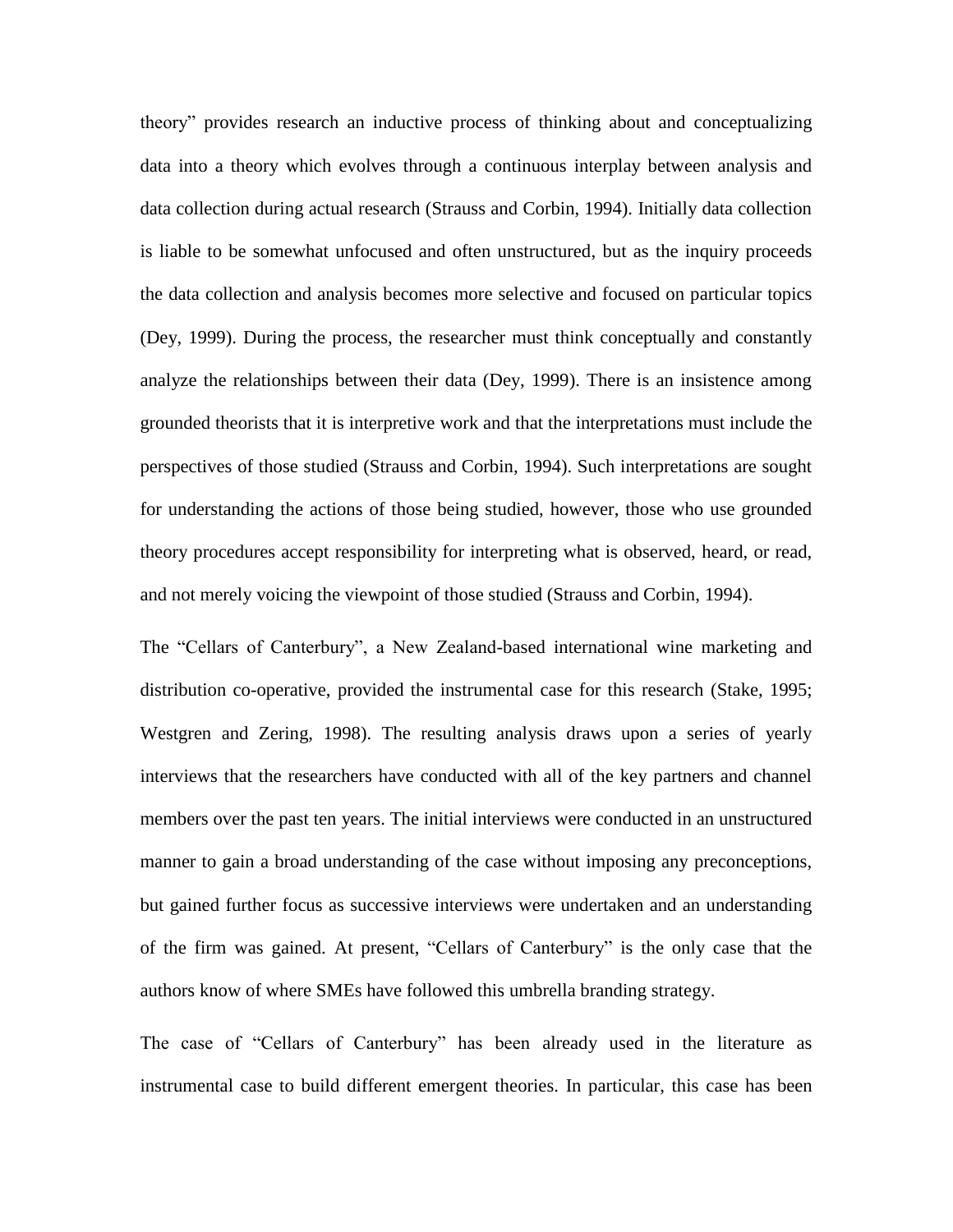studied for its flexible supply chain architecture enhancing market responsiveness in a highly volatile environment (Gow and Oliver, 2002; Gow et al. 2002) and for the role of public-private partnerships on the formation of evolutionary SMEs" alliances (Dentoni and Gow, 2008). Furthermore, the vertical coordination strategy of a member of "Cellars of Canterbury" after the termination of the alliance has been analyzed (Tipples, 2008).

Secondary data sources were used to gain an insight into the context of the New Zealand wine industry and the overall world wine industry environment. An extensive search of the relevant literature was undertaken to evaluate what was already known against what was being observed, and synthesize existing research streams to develop a conceptual grounded theory framework to address the research objectives. In particular, we cross compare the individual strategies of the five members of "Cellars of Canterbury", and we cross compare the structure of the alliance under the umbrella brand with the structure of NGCs described in the literature (see Figure 1)

*Insert Figure 1 – see Appendix*

## **3. Literature Review**

## **3.1. Umbrella Brands and "Place Umbrella Brands"**

Umbrella brands are traditionally considered as "bonds for quality" in the economics and marketing literature (Wernerfelt, 1988; Montgomery and Warnerfelt, 1992). Through an umbrella brand, a seller can extend the reputation of its brand name associated to an established product to a new experience good. By doing that, the seller can signal higher quality to the buyer (Wernerfelt, 1988) and/or reduce buyer's perceived risk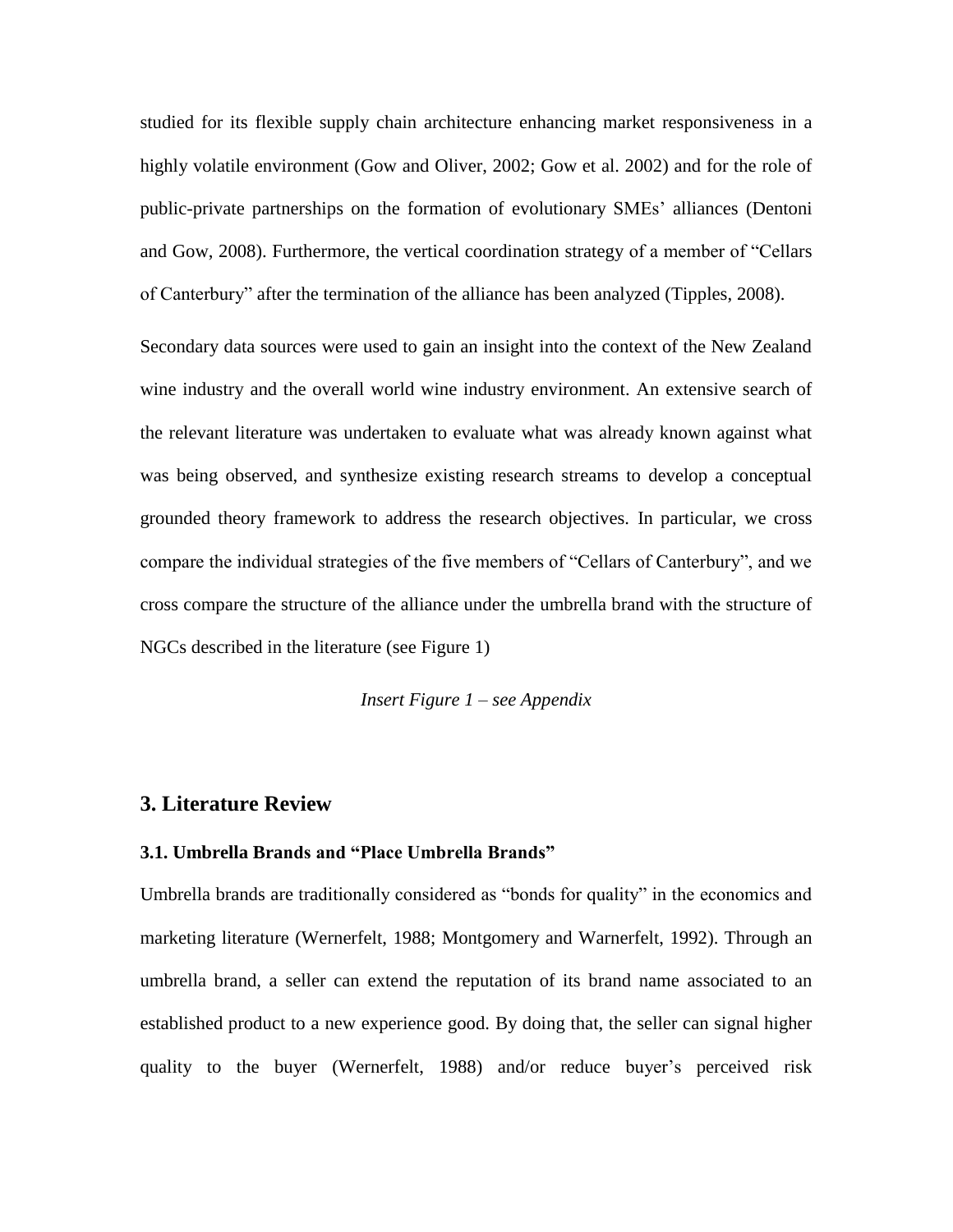(Montgomery and Warnerfelt, 1992). Moreover, through an umbrella brand, a seller can develop the equity of both the parent brand and the brand extension (Aaker and Keller, 1990), as well as obtain economies of scope in advertising and promotion activities (Erdem and Sun, 2002; Balachander and Ghose, 2003).

Within this strand of literature, the concept of umbrella brand has been always limited to the context of an individual firm, where the firm seeks to leverage equity between a parent brand and a brand extension.

Only recently has umbrella branding been used in the context of a geographic region, where the actors within the region seek to leverage equity among their own individual brands and the geographic region brand, or place brand (Iversem and Hem, 2008).

Within this context, the term "place umbrella branding" has been used to describe the activity of the actors of a region of developing such an umbrella brand. However, to describe this phenomenon, the term "place branding" has been far more used than "place umbrella branding" (Anholt, 1998; Cai, 2002; Kavaratzis and Ashworth, 2005; Kotler and Keller, 2005). These authors argue that marketers can use "place brands" to replicate the strategic purpose and role of umbrella brands. But there is one critical limitation that they have not been able to overcome: the ownership of the place brand equity is not clearly defined. Thus, place branding strategies based on a traditional umbrella branding strategy have had limited success, as there is no uniquely defined residual ownership of the place brand and the individual brands (Gnoth, 1998; Pritchard and Morgan, 1998; Kavaratzis and Ashworth, 2005). This has resulted in severe incentive misalignment.

The literature has so far not explored the use of umbrella brands in a small, closedmembership inter-firm organizational context, where brand equity ownership is clearly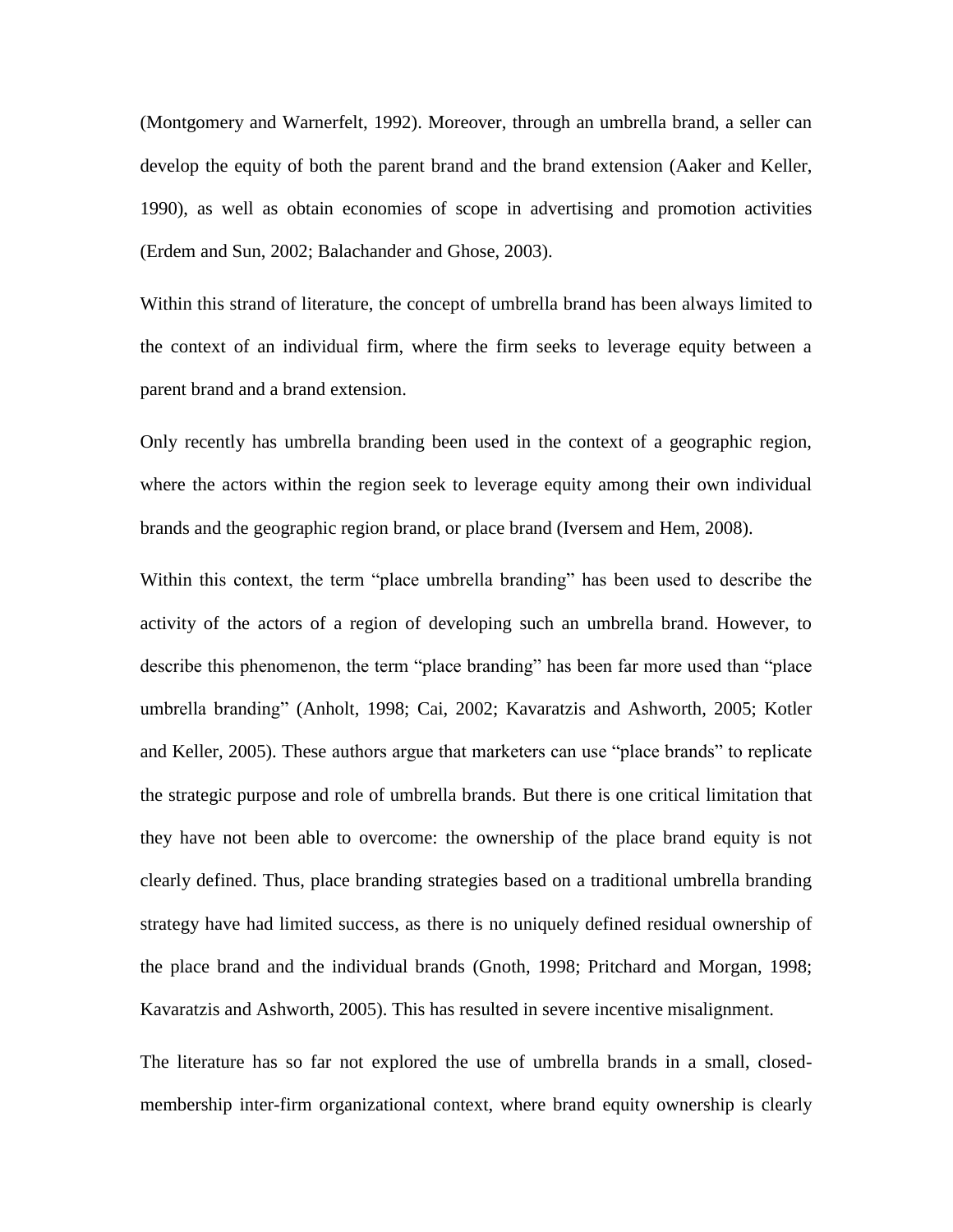defined. In such an inter-firm context, firms can leverage their own brands with the umbrella brand without incurring in the transaction costs and incentive misalignments associated with the unclear definition of individual and collective property rights (Coase, 1960; Williamson, 1985). In this study, we contribute to the literature by providing an exploratory analysis of how an inter-firm organization can successfully use an umbrella branding strategy to develop both the inter-firm brand equity and the individual members' brand equity.

### **3.2. The Role of Strategic Alliance for SMEs' International Market Entry**

Recent research indicates that SMEs can rapidly enter and expand into the international marketplace from a young age through leveraging strategic alliances (Welch and Luostarinen, 1988; Oviatt and McDougall, 1994; Knight and Cavusgil, 1996) without necessarily having to follow the traditional intermediate stages (Johansson and Valhne, 1977). As conceptualized in the resource-based view approach (e.g., Barney, 1991; Erramilli and Rao, 1993), a SME can have a rapid success by leveraging its strategic alliance"s partners to access and develop key resources to compete in the new market (Larson, 1992; Oviatt and McDougall, 1994; Coviello and Munro, 1997). From a transaction cost approach standpoint (Williamson, 1985), SMEs can leverage strategic alliances to reduce the inherent risks of new market entry, but concurrently they also incur in increased costs and risks giving up partial or full control over their product, market or organization (Anderson and Gatignon, 1986).

To successfully enter and establish an international market presence and protect themselves from opportunistic behavior of their partners, a SME has the option of establishing its own brand in the new foreign market (Gabrielsson, 2005; Yeniyurt et al.,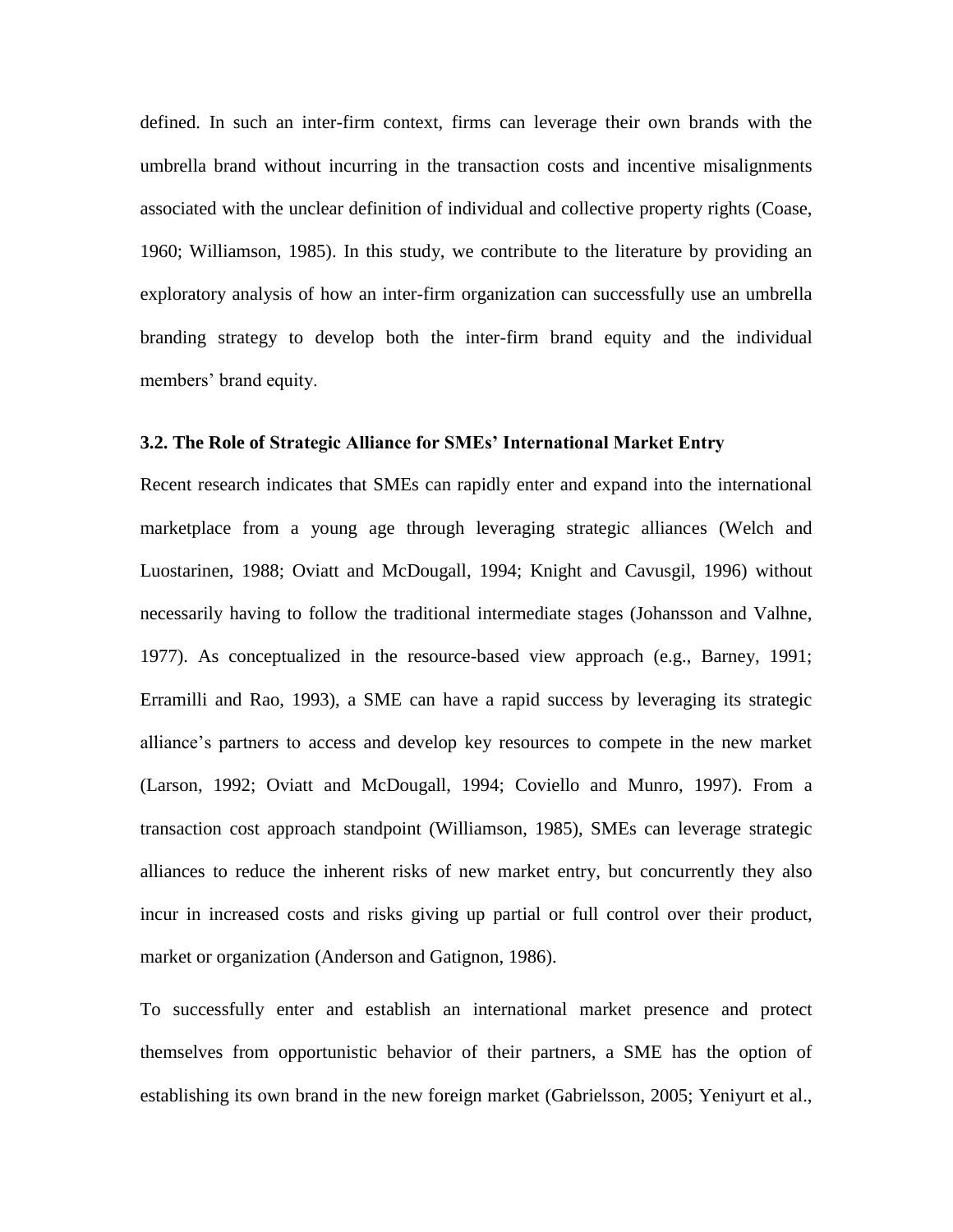2007). In general, developing an international brand means building "equity which appeals to overseas target customers' positive attitudes about the brand" (Dictionary of Marketing Terms, 1995). The development of brand equity is recognized to be a key indicator of firm performance (Hult et al., 2008). A firm that develops its brand within the foreign market that is entering protects itself from the risk of potential new competitors and the rise of grey markets (Yeniyurt et al., 2007), but this process can be extremely costly.

There is evidence that SMEs can build their own brand equity in a new foreign market through strategic alliances with indigenous or large foreign firms (Cheng et al., 2005). But this is rare and only occurs when the SME maintains the visible independence of its own brand within the strategic alliance (Cheng et al., 2005).

The literature has also explored how a SME can use dyadic alliances, either vertical or horizontal, with a larger or more experienced partner to enter international markets (Larson, 1992; Coviello and Munro, 1997; Cheng et al., 2005). This entry mode can be risky for SMEs, as the larger and more experienced partners have the potential to acquire full control over the alliance with very few controls available to the SME.

Although there is a large and growing literature on the role of strategic alliances with host country and larger partners as an international market entry strategy for SMEs, either with or without their brand (Oviatt and McDougall, 1994; Coviello and Munro, 1997; Cheng et al., 2005), there is no literature on the strategic role of alliances between equally sized local partners vertically collaborating to enter international markets. We find that this option has not been explored in the literature, although the importance of multiple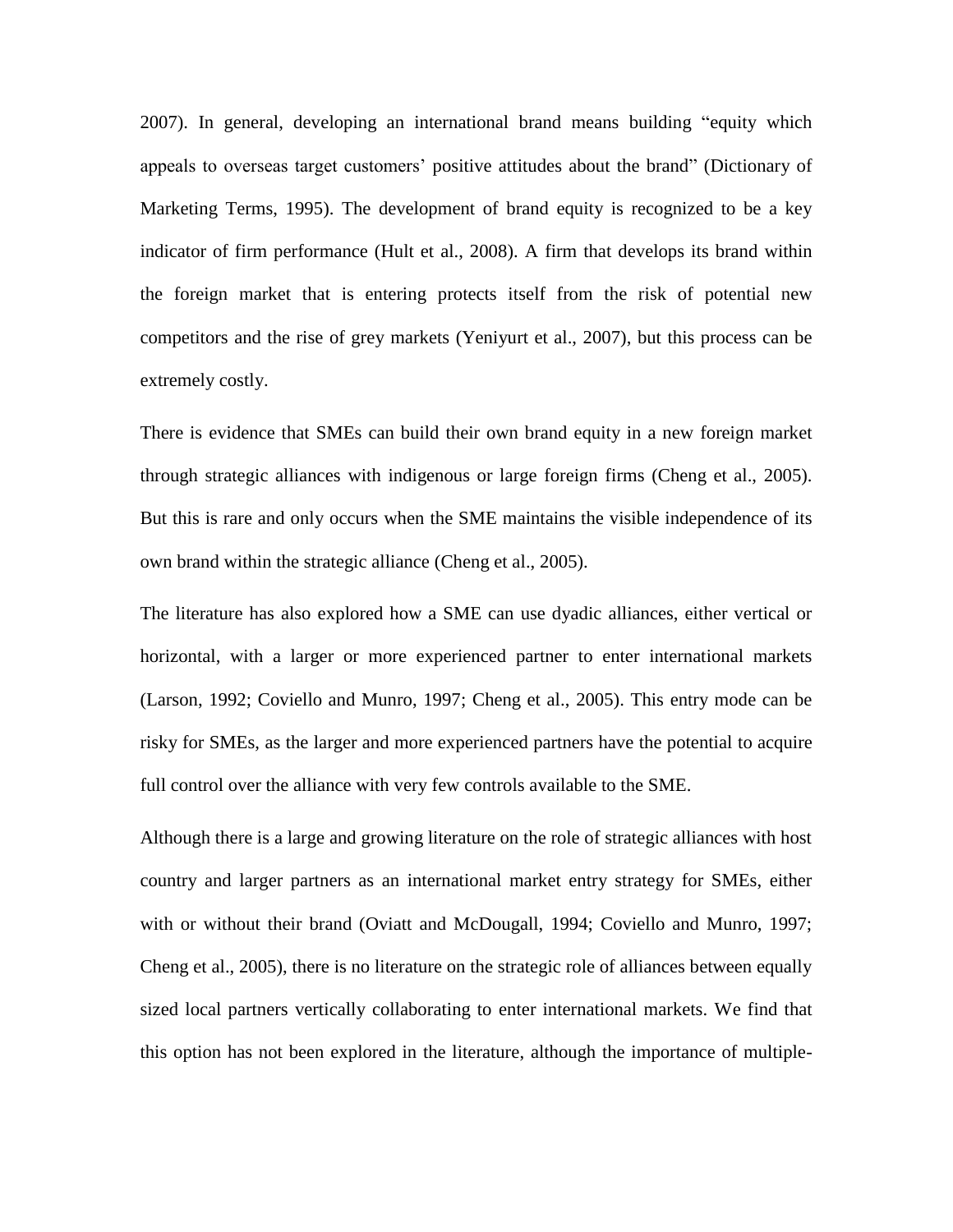firm alliances for SMEs to acquire and develop key resources is well-known (Kanter, 1987; Oviatt and McDougall, 1994).

In this study, we start filling this gap by exploring how a SME can enter a foreign market and develop its own brand over time by initially creating a horizontal strategic alliance with multiple partners under a common umbrella brand.

## **3.3. Branding Strategies of Agricultural Producer Cooperatives**

In the agribusiness literature, there are numerous cases of horizontal strategic alliances among SMEs, more broadly defined as cooperatives (Gall and Schroeder, 2006), that have been able to build their own brand (Haller, 1992; Beverland, 2001; Beverland, 2007). In many cases, especially in Europe, the brands have been created and governed by a public agency, under legal status, whose goal is to support the commercialization of a local product and to set a minimum standard of quality, as in the cases of "Parma Ham" (O"Reilly et al., 2003), "Chianti Classico" wine (Malorgio and Grazia, 2007) or "California Milk" (Grossman, 1997), whereas the producer cooperative manages the branded business. However, these examples are more often called appellations or designations of origin (Barham, 2003) in the literature. In other cases, the cooperative has privately realized the entire process of brand creation and management, such as in the case of "Zespri" kiwi (Beverland, 2001) or in the case of US cottage cheese cooperatives (Haller, 1992).

Based on the evidence of New Zealand cooperatives such as "Zespri" kiwi, "Merino NZ" wool, "Fonterra" cheese and "Sealord" seafood, Beverland (2007) recently provided evidence that, because of their organizational structure (Cook and Iliopoulos, 1999; Gall and Schroeder, 2006), New Generation Cooperatives (NGCs) are likely to be more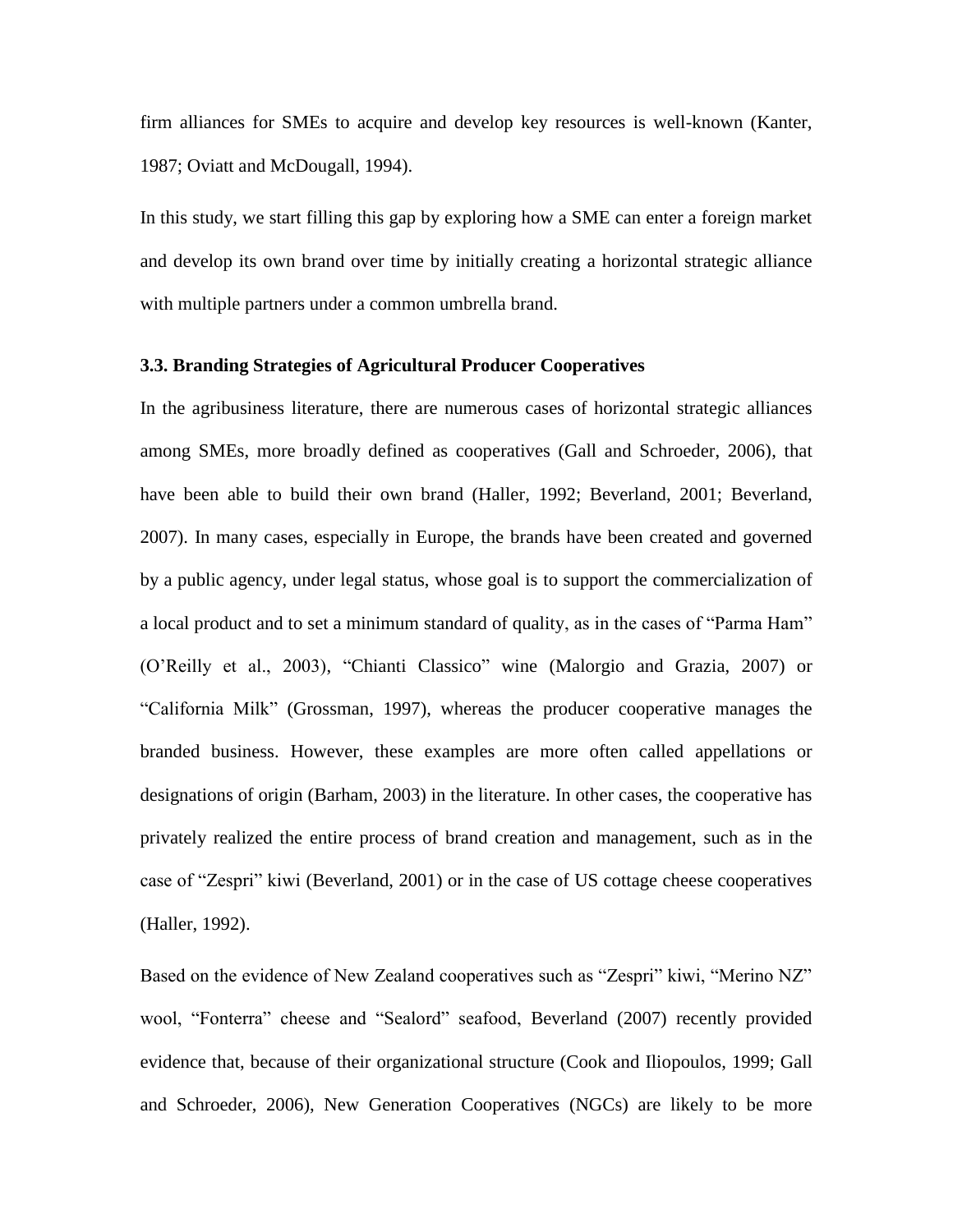successful than traditional cooperatives in creating and sustaining brands over time. This is because traditional cooperatives, differently from NGCs, are characterized by property rights that are poorly defined and so they incur in "losses in efficiency because the decision-maker no longer bears the full impact of his or her choices" (Cook and Iliopoulos, 1999). The New Zealand-based NZGIB venison marketing cooperative provided empirical evidence of the difficulty of branding successfully in a foreign market associated to the organizational structure of a traditional cooperative (Beverland, 2007).

However, NGCs and traditional cooperatives usually do not have an organizational structure that is able to concurrently enhance both the collective brand and the independent brands of the individual members. In many cases, the cooperative is entirely in charge of distributing and marketing the products of the individual members, and individual brands do not exist (e.g., Haller, 1992). In other cases, such as "Merino NZ" wool co-operative (e.g., Beverland, 2007), individual brands co-exist with the collective brand but they are not independent from it. That is, members can commercialize their products also individually but they have to show the "Merino NZ" brand together with the individual brand (Beverland, 2007).

In this study, we explore what organizational structure can instead enhance independence between a collective brand and the individual members' brands, while allowing for equity transfer among the two.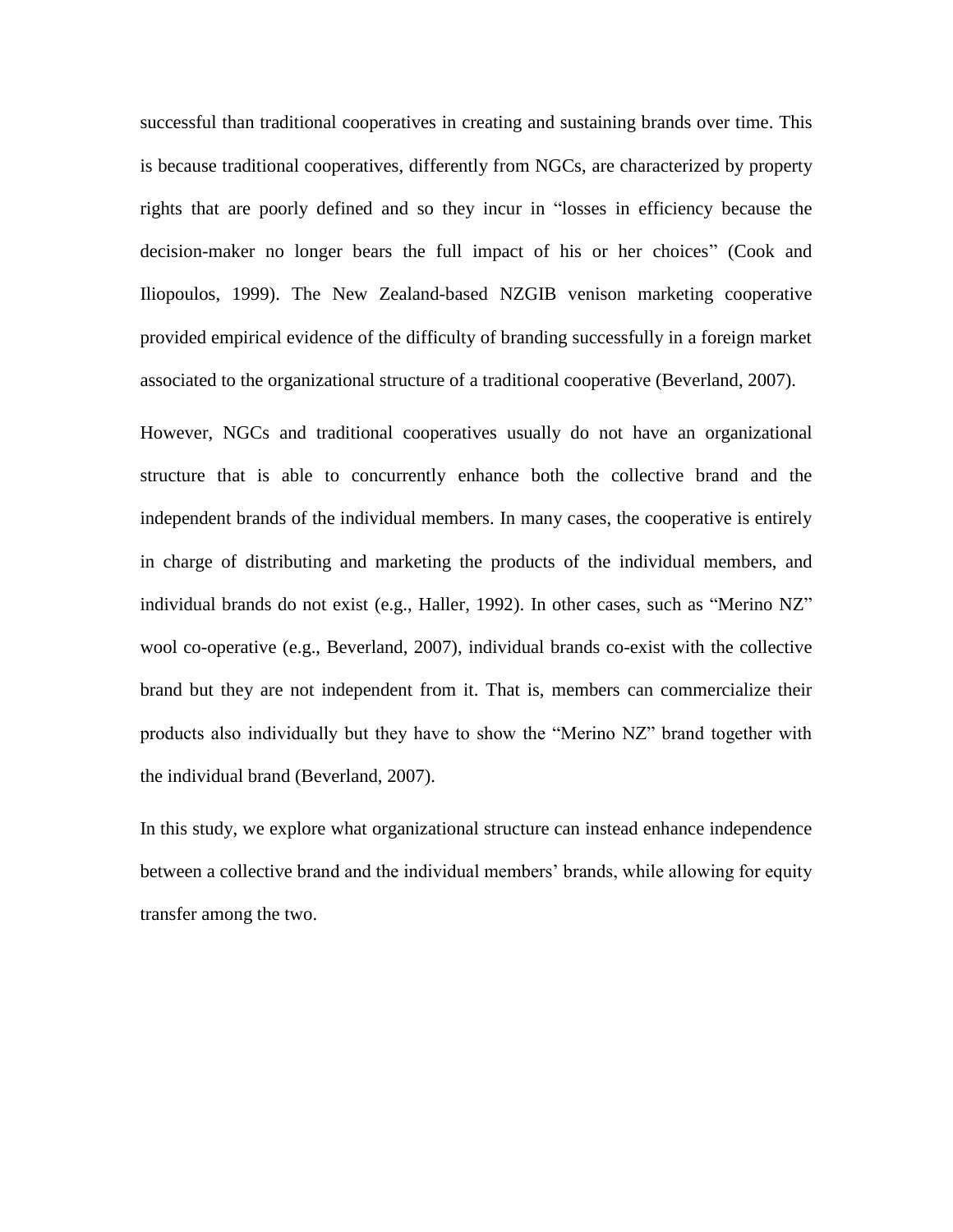## **4. The Conceptual Framework**

#### **4.1. Inter-Firm Umbrella Brands**

We define an "inter-firm umbrella brand" as a collective brand - owned, managed and governed by the members of a horizontal multi-firm alliance - that can transfer equity to the individual members" brands, which co-exist under the umbrella brand and maintain their individual independent brand identities and ownership.

First, collectively owned and managed umbrella brands differ from single firm umbrella brands (Wernerfelt, 1988) in that they can transfer brand equity from the umbrella brand to each of the separate but aligned individually owned member brands. This transfer can be both negative and positive. Hence, it is important under a collective inter-firm umbrella brand that appropriate controls and governance structures are implemented. This is different from single firm umbrella brands that are owned and managed by a single unique actor, hence it is easy to align strategic direction and incentives.

Second, inter-firm umbrella brands differ from "place brands" (Anholt, 1998; Iversem and Hem, 2008), as they involve an inter-firm organization with a clearly defined property rights (ownership, control and governance) over the brand. Whereas place brands are usually constrained by poorly defined property rights and hence underperform due to internal conflicts and incentive misalignments.

Finally, inter-firm umbrella brands differ from the brands of cooperatives, both traditional and NGCs (Haller, 1992; Gall and Schroeder, 2006; Beverland, 2007), as their organizational structure allows the individual brands to co-exist with while remaining independent from the collective inter-firm umbrella brand. Traditional cooperatives usually do not allow the co-existence of individual members' brands (Haller, 1992;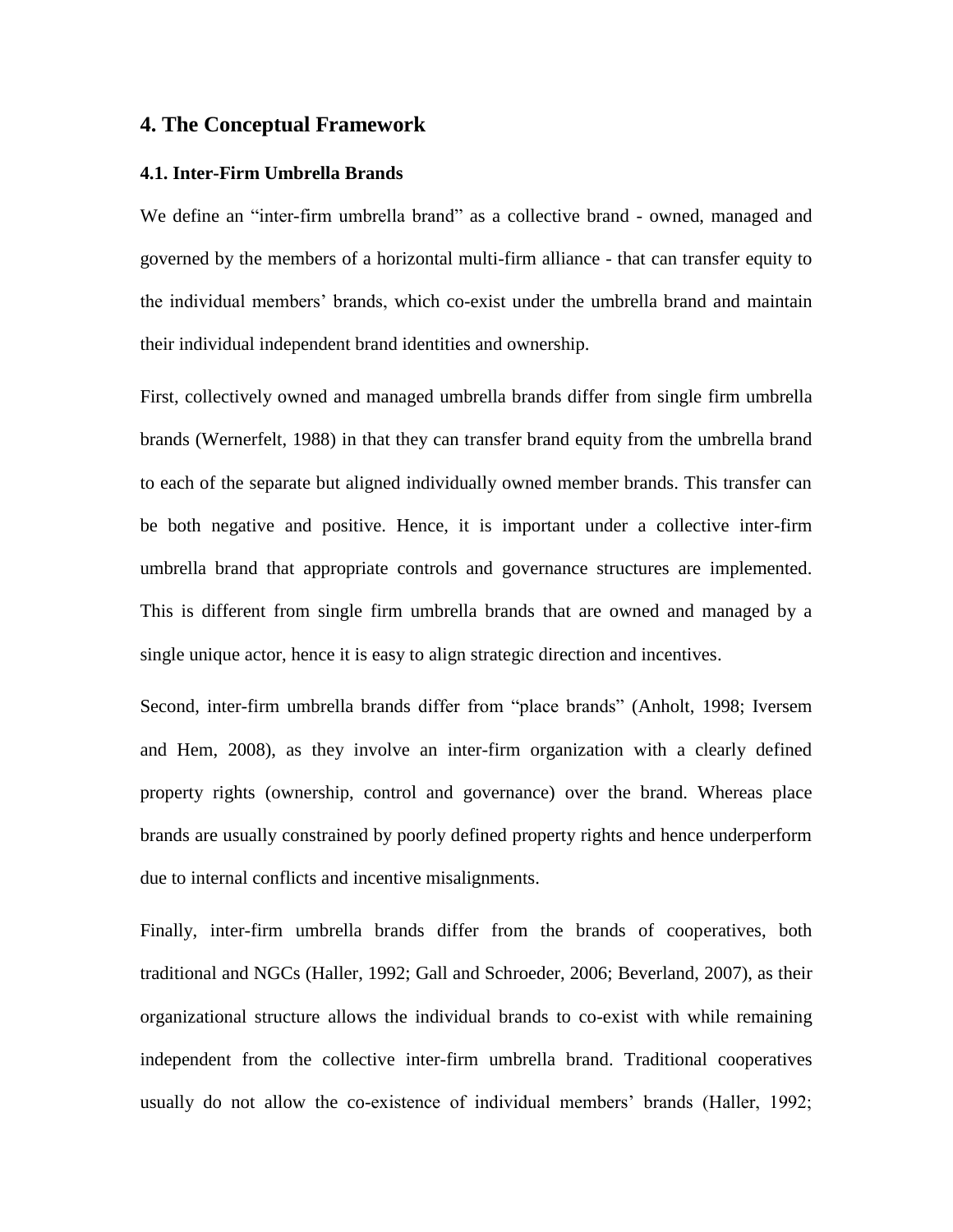Beverland, 2007) and NGCs usually do not allow the individual members to pursue their own branding strategies independently from the collective brand.

These three important differences uniquely define the concept of an inter-firm umbrella brand and show that it is distinct from these other alternatives.

#### **4.2. Inter-Firm Umbrella Branding and SMEs' International Market Entry**

To describe how a SME can use an inter-firm umbrella branding strategy to enter the international market entry and develop its own global brand, we propose a three-stage model (see Figure 2), adapted from the four-stage model of international brand development proposed by Chang et al. (2005).

## **STAGE 1**

The SME generally has a domestic market focus but may sporadically entry the international market via spot market exports. In the domestic market, their strategic position may be either expansive or defensive, depending on the nature of domestic competition. At this stage, the SME may recognize that the domestic market presents a threat to their growth or survival or that the international market - either a specific foreign country or the global market in general – offers appealing new market opportunities for their product or service.

The problem is that SMEs often lack the necessary bundle of resources to successfully access the international market. This lack of resources includes:

• the international experience and knowledge to profitably deal with international buyers or market agents effectively,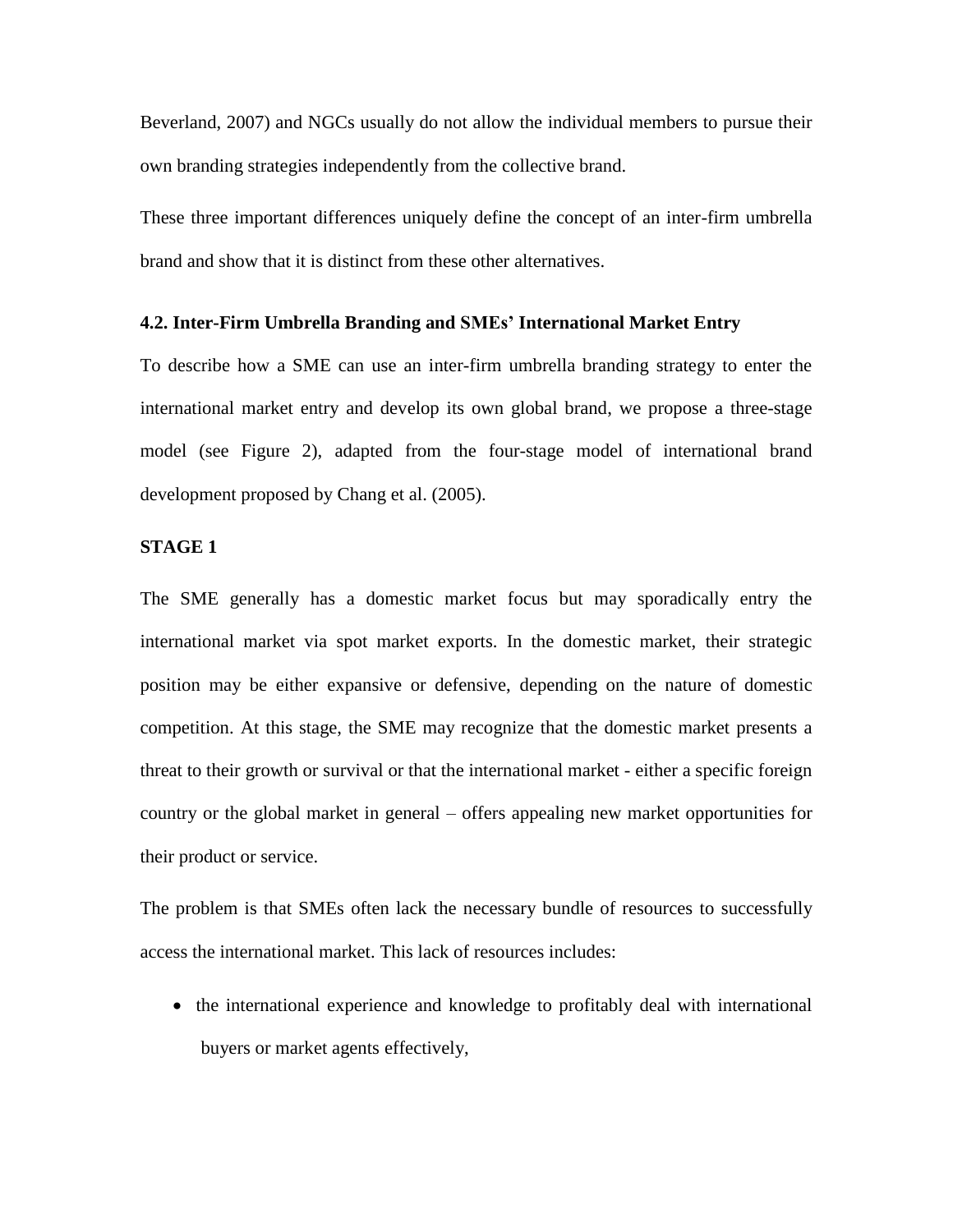- sufficient product volume, quality, or certification and controls to meet market requirements, and
- the capital resources required to finance their expansion and upgrading their production facilities to meet international market requirements.

As a result of these constraints, a SME has three options: 1) wait until they acquire the necessary resources required to take their brand to the international markets, which may take a long time; 2) ally with a larger partner who has the necessary resources but risk being consumed in the process; or 3) consider collaborating with other SMEs that have complementary resources and a similar strategic intent to enter the international market together. Options 1 and 2 have been extensively discussed in the literature, hence we on Option 3. The third option may be difficult to achieve due to insufficient social ties among local partners. The inter-firm umbrella brand requires the establishment of collaborative organization to support it. This is not a trivial process, especially between SMEs who do not know each other. Appropriately designed government SME programs can provide support this process through an independent facilitator, or broker (Dentoni and Gow, 2008) that can assist the SME"s creating and establishing a viable organizational structure.

### **STAGE 2**

The SME enters the international market under a horizontal strategic alliance together with local partners. The entry process can be enhanced by a partner that has the international experience and skills to approach buyers, or by pooling financial resource to hire a marketing agent. By leveraging and pooling resources, the SMEs' alliance can both obtain the necessary resources to satisfy the request of international buyers, such that the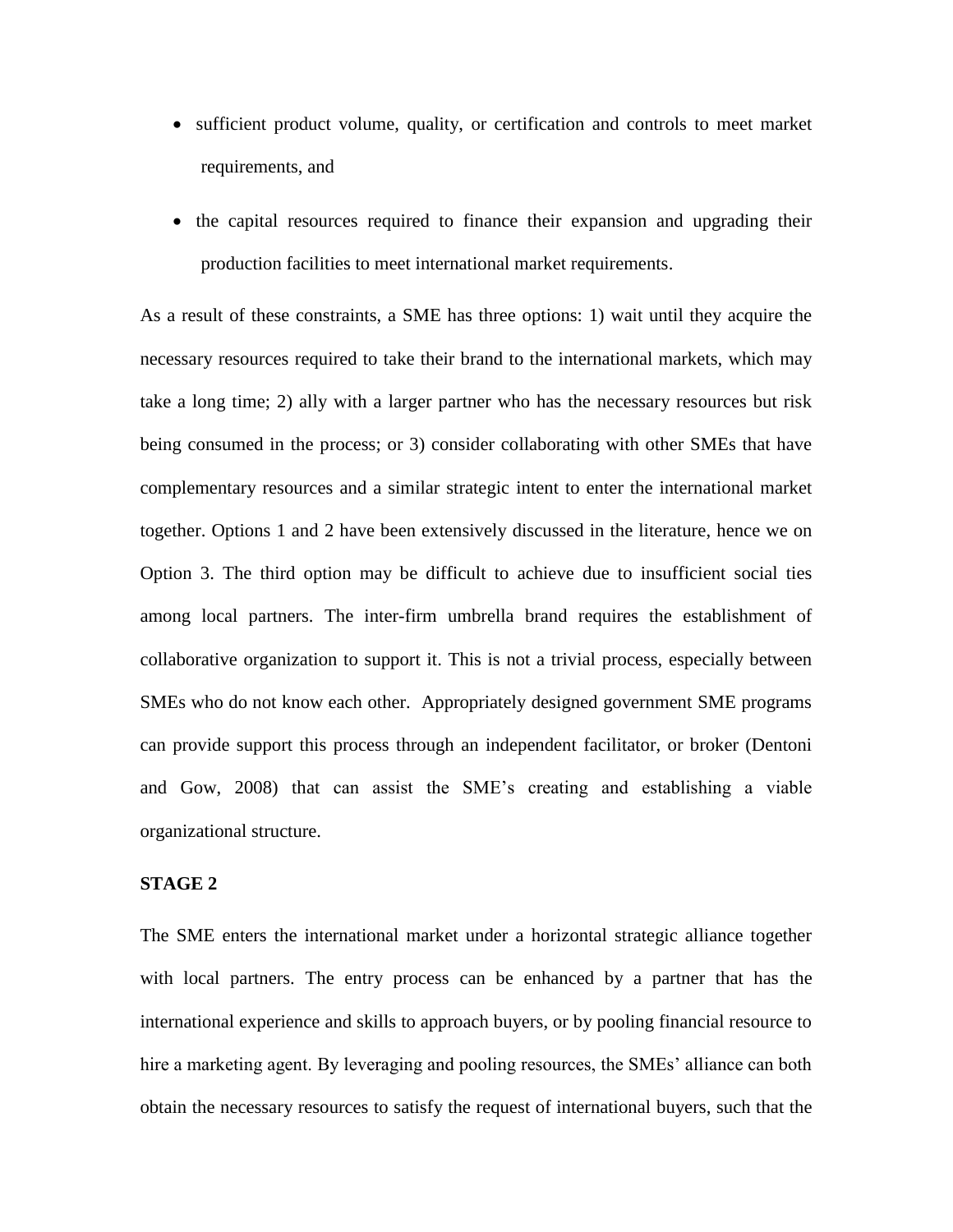alliance can realize a sharp and rapid increase of its export sales. At the same time, the SMEs' alliance can build its international brand equity by creating its reputation of good supplier vis-à-vis buyers and, if possible, by creating a suitable brand image vis-à-vis final consumers.

However, at this stage of a rapid collective expansion in the international market, a divergence among the strategic intent of the alliance"s partners might emerge: some of them may want to keep expanding in the international market; others may want to defend in the international market and rather grow domestically, while others may be willing to re-focus in their domestic market and outsourcing their partners.

## *Insert Figure 2 – See Appendix*

In this situation, a SME with a vision of expanding or establishing their own international market presence can develop its own individual brand and marketing concurrently with the inter-firm umbrella brand, leveraging its reputation (Wernerfelt, 1988) and spillovers in advertising and promotion (Erdem and Sun, 2002; Balachander and Ghose, 2003). For this to be effective, the SME has to re-invest its revenues from exports sales in building the individual firm and brand resources necessary to satisfy buyers' demand autonomously. At the same time, the SMEs" alliance has to clearly and transparently the "rules of the game" governing how the partners collectively and individually engage in new market opportunities, the exit and entry of partners as their individual and collective strategic intent changes, as well as the possible termination of the alliance. In this way, the risks of organizational shocks related to exiting, entering and terminating the alliance can be foreseen and minimized.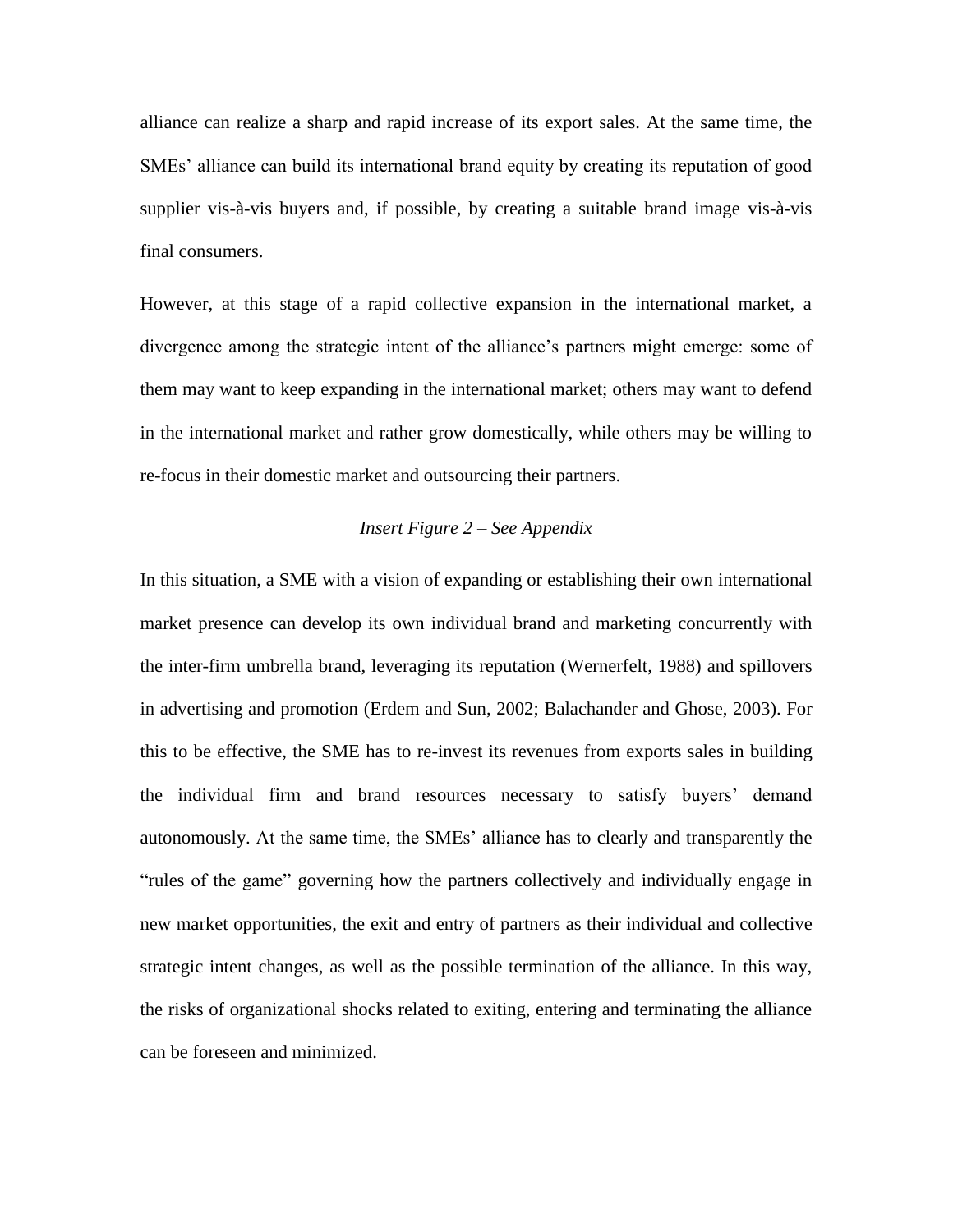## **STAGE 3**

Finally, once the SME has amassed sufficient resources to act alone, they have the option to leave the strategic alliance if they so wish according to the ex-ante jointly established rules and compete on an individual basis with their own brand in the international market. As long as appropriate rules of the game (including an exit strategy) are established exante, the exit of one or more alliance partners will be a consensual evolutionary process rather than traumatic idiosyncratic shock. Thus, structural changes of the alliance, such as the entry and exit of members, are thereby considered natural adaptive and evolutionary processes of the organization and its membership to new market opportunities and to each entrepreneur's values. If during the alliance's life an individual SME is able to internalize all the necessary resources to compete independently and to transfer sufficient equity from the umbrella brand to its brand, then that SME could substitute out the alliance for its own resources and thus compete independently in the international market. However, if the alliance is still providing sufficient value to the individual SME, they may decide to remain in the alliance, running a dual strategy.

Related to this, if any of the alliance members perceive that they do not have the sufficient internal resources to compete individually yet, they have the option to build further alliances with other partners sharing the same strategic intent or seeking a vertical alliance with international buyers.

### **4.3. Structure of a Strategic Alliance under the Inter-Firm Umbrella Brand**

We juxtapose the organizational structure of a strategic alliance among SMEs under an inter-firm umbrella brand with the structure of NGCs (see Figure 3).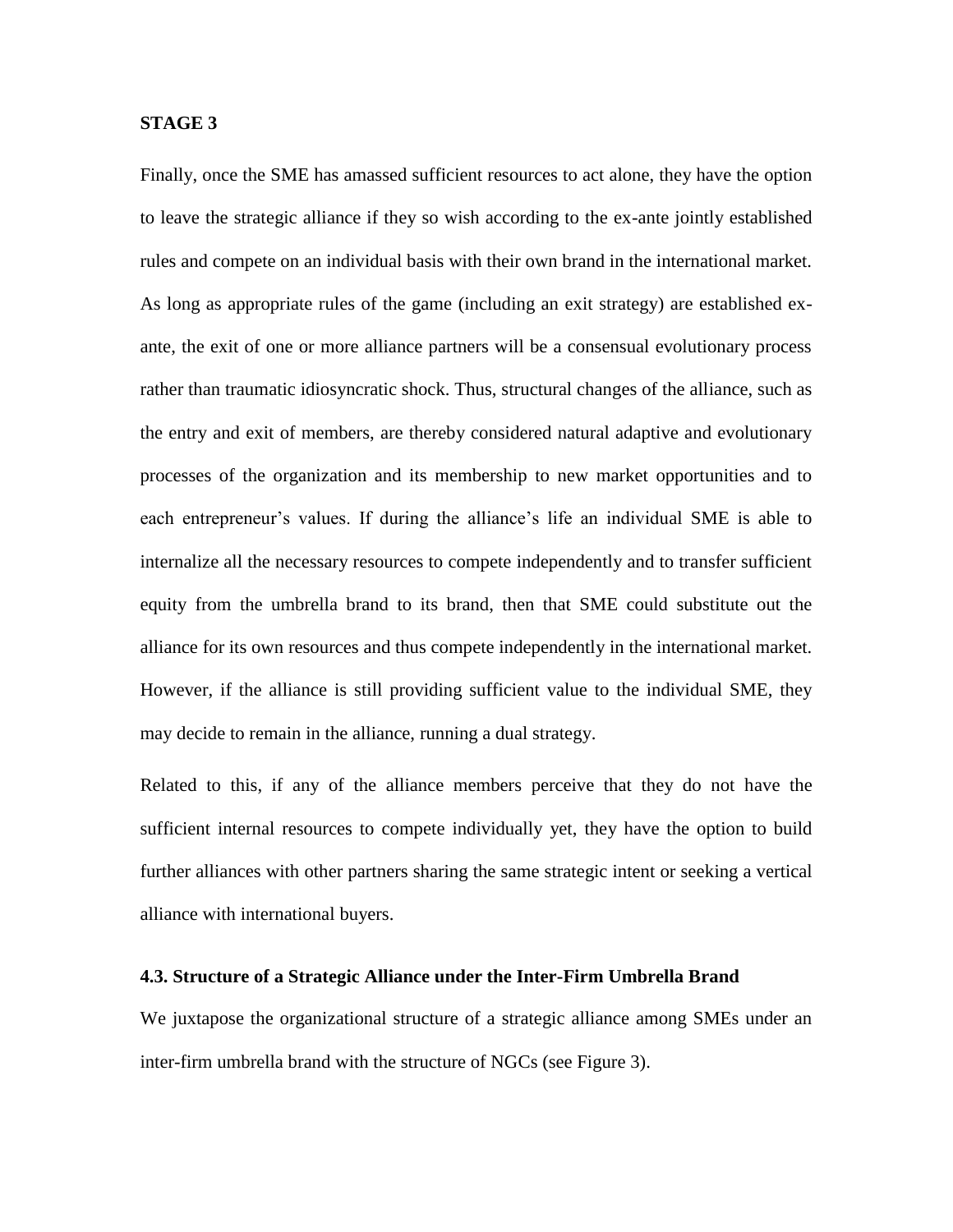Following the Gall and Schroeder (2006)"s framework, we conduct a comparative institutional analysis between the two structures as it relates to the major strategic alliance theories (transaction costs approach, resource-based view, social networks, trust and cooperation).

## *Insert Figure 3 – See Appendix*

Similarly to NGCs, SMEs" strategic alliances under an umbrella brand have closed membership, involve contractual delivery rights and obligations that are tradable and have a joint capital that is property of the individual members of the alliance. On the other hand, strategic alliances under an umbrella brand have distinctive features that can be summarized in the following five points:

- 1) Alliance partners under an umbrella brand are aware that they are likely to share a common strategic intent only in the short run. In the long-run, depending on rapidly changing market opportunities and on their own personal values - such as their degree of risk-aversion, their willingness to travel abroad often and their willingness to expand the traditional boundaries of their firm – each member could have strong incentives to leave the alliance. Therefore, from the beginning, partners must ex-ante establish "the rules of the game" for the alliance that ensure appropriate governance and incentives alignment between the alliance partners and prevent the costs and risks that could occur from various idiosyncratic shocks such as a partner"s exit from the alliance, or the termination of the alliance.
- 2) Structural changes within the alliance are regulated by written rules, which include a shared strategy of partners" exit, entry and termination of the alliance. These rules are written at the time the alliance is created. At this stage, the presence of a  $3<sup>rd</sup>$  party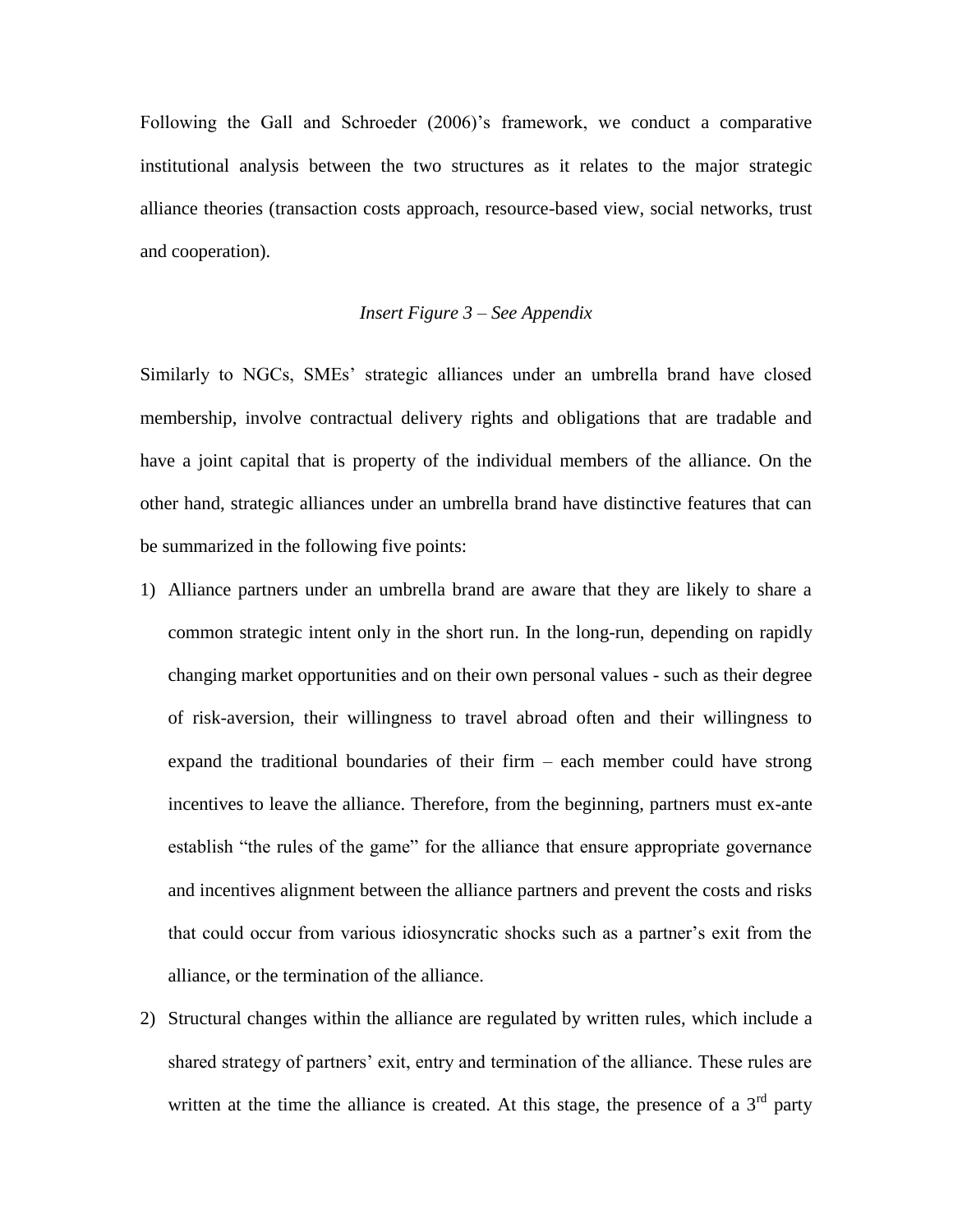facilitator, independent from the interests of individual members, would guarantees transparency in the process of writing these written rules (Dentoni and Gow, 2008).

- 3) Partners invest in a small amount of collective non-separable assets, such as specialized facilities and equipment, as they are aware that the participation to the alliance may be limited to the short-run. On the other hand, partners invest on collective separable assets, such as land, as these are easy to separate once the alliance terminates or once a partner decides to exit the alliance.
- 4) As partners perform limited joint investment in non-separable assets, they make large use of individual members' capital. Non-separable assets, such as technical facilities and equipment, are usually provided by an individual member that is compensated by a service fee.
- 5) The individual members" brands co-exist with and are independent from the interfirm umbrella brand. As the individual brands and the umbrella brand co-exist and can be free associated by the members of their product, an equity transfer from the umbrella brand to the individual brands can happen over time. At the same time, members that have an excess output can commercialize their product with their brand independently from the umbrella brand, even if the same foreign market where the alliance is exporting.

As a result of these particular features, strategic alliances under an umbrella brand are less significantly shaped by transaction cost problems than NGCs. Problems related to asset specificity are moderated by the limited joint investment in specialized nonseparable assets. As there is an equity transfer from the umbrella brand to individual members' brands, members have lower incentives of assuming an opportunistic behavior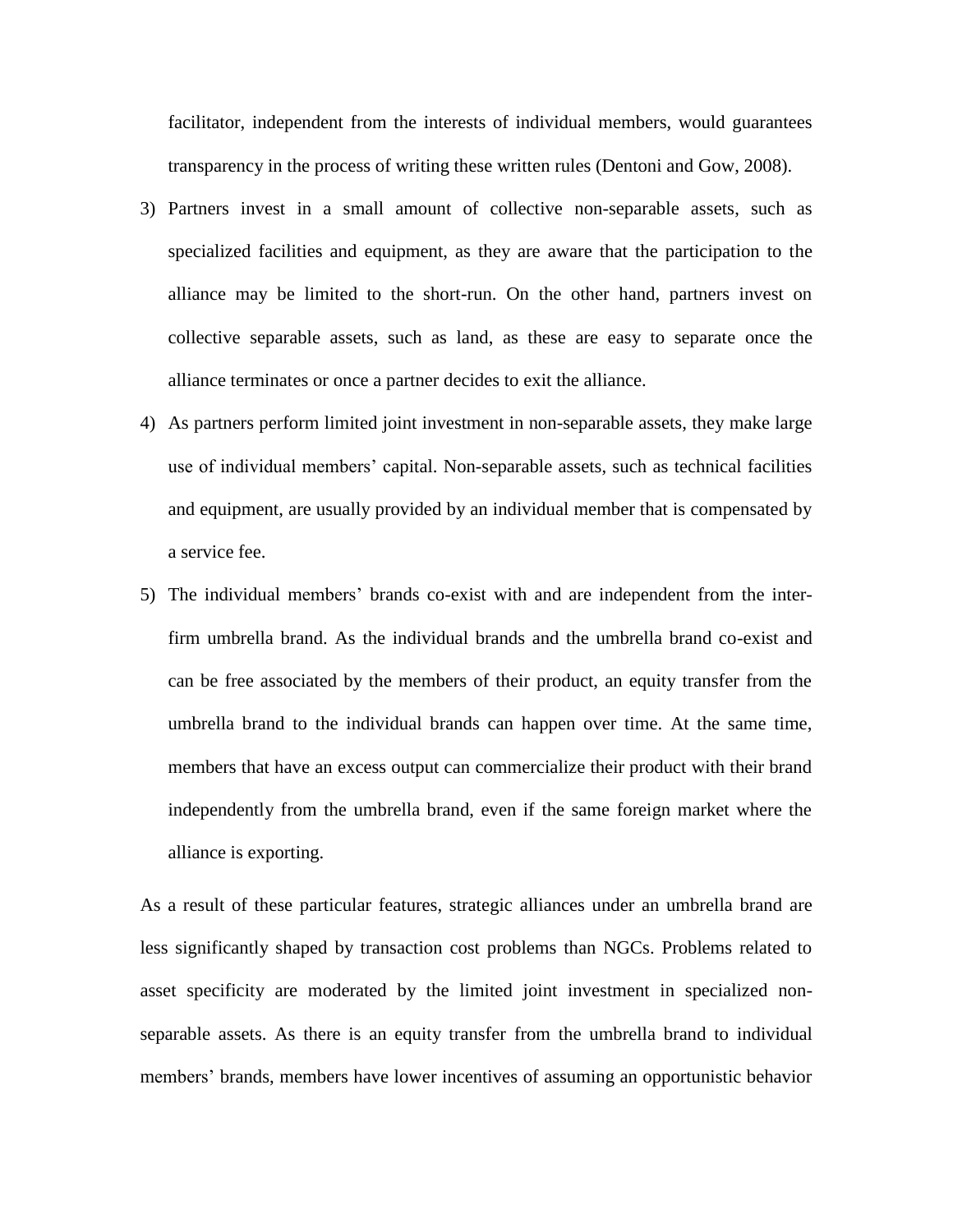that could damage the reputation of the umbrella brand. We propose that resource-based view theory significantly explain the creation of alliances under an umbrella brand. The primary purpose of joining the alliance is getting leverage and pooling each other members' resources, which can become assets that are scarce and difficult to imitate. Over time, members can internally acquire the resources of the alliance by learning from its partners and by re-investing its export revenue to develop its own resources.

Social networks can be crucial for the creation of an alliance under an umbrella brand (Gulati, 1998), if there is no 3rd party facilitator enhancing the first contact among firms (Dentoni and Gow, 2008). On the other hand, the evolution of the alliance structure is regulated by the rules written at the time the alliance starts, rather than by the social ties among partners. The presence of written rules regulating the decision-making process among members and the structural changes of the alliance also enhances the creation of a climate of trust and cooperation among partners, as each member can have more confident expectations (Rousseau, 1998) on the consequences to its partners' behavior. Finally, as partners set and reach short-run objectives, trust and cooperation can develop according to a "small event" incremental transaction process (Doz, 1996).

# **5. The Case of "Cellars of Canterbury"**

#### **5.1. Stage 1: Domestic Branding Strategy and Occasional Exports**

From the mid-1990s, the owners of five small- and medium-sized wineries from the region of Canterbury, New Zealand (NZ), started facing an international market dilemma. They had a vision of entering into the international market and they realized that their opportunities were growing, as the demand for NZ wine was increasing both in US and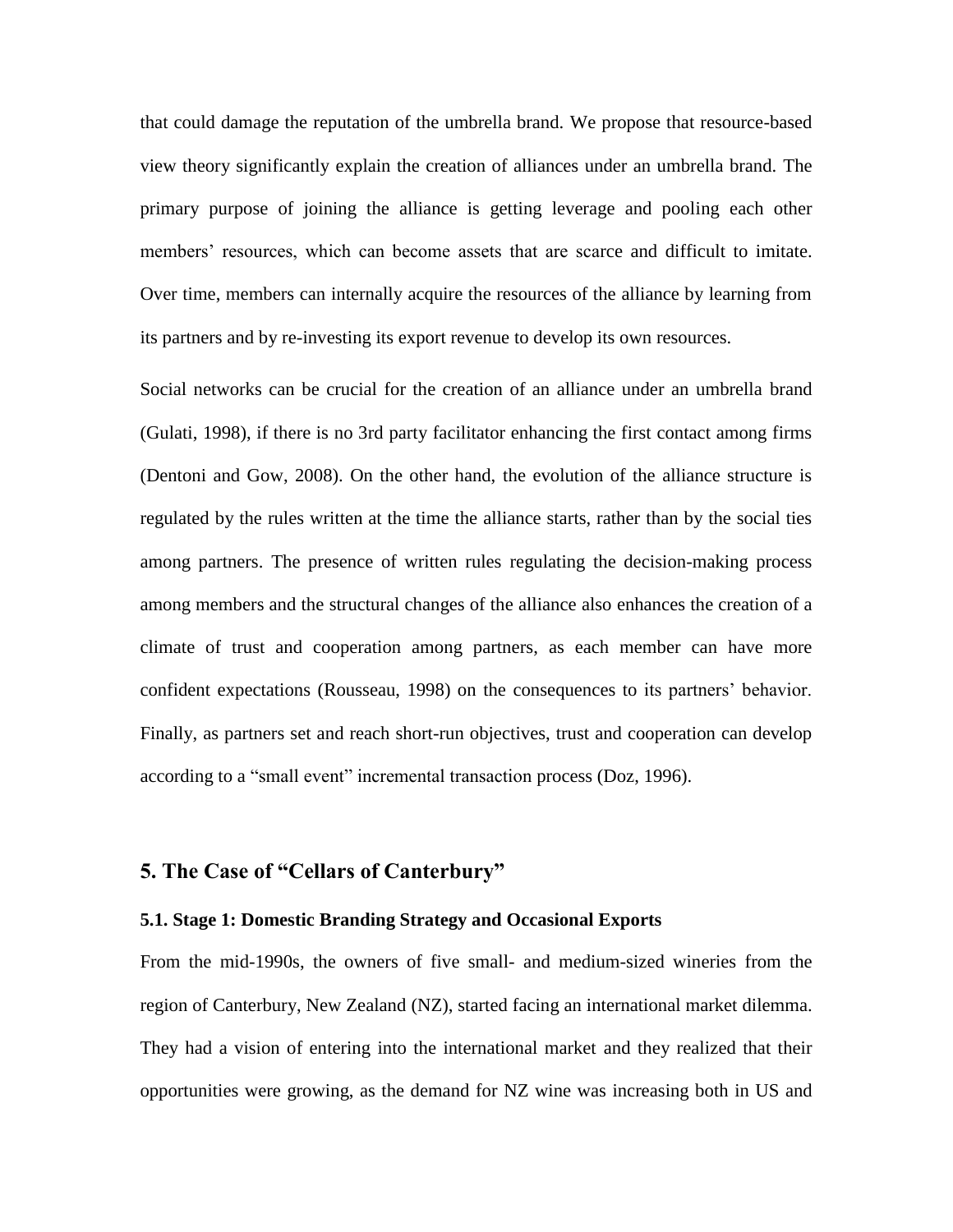Europe. At the same time, domestic competition had heightened in NZ - the number of wineries increased 173% between 1990 and 2000 - while wine consumption had stabilized. The largest outlets for NZ wine are very cost/price oriented and large volumes are required to compete in this market arena. The five entrepreneurs were aware of their risks involved in entering the international market individually, while they had scarce information on the requirements of European and US buyers. On the other hand, each of them was very reluctant of losing his independence to commit in a long-term joint marketing initiative with other producers, even if its partners were from the same geographical area.

In 1996, the opportunity of creating a strategic alliance came when one of these five entrepreneurs learned that the NZ trade development board put a hard business network program in place designed to encourage the formation of alliances among individual enterprises (McNaughton, 2001). The rationale for this Government program was that if businesses were prepared to cooperate they could compete more successfully in the international marketplace. The government funded a short-run scheme to provide the services of a business consultant, with the role of facilitating the formation of the alliance. The entrepreneur"s initial strategic intent was to form an alliance among wineries from the same geographical region to share their marketing expenses, in particular the costs of entering the numerous wine and food trade fairs held regularly throughout NZ.

Therefore, the entrepreneur and the newly appointed business consultant approached what they felt were the four most attractive potential business partners in the Canterbury region with this concept. They were all virtual strangers but some of the more high profile and innovative vintners in the Canterbury region. All could see that there were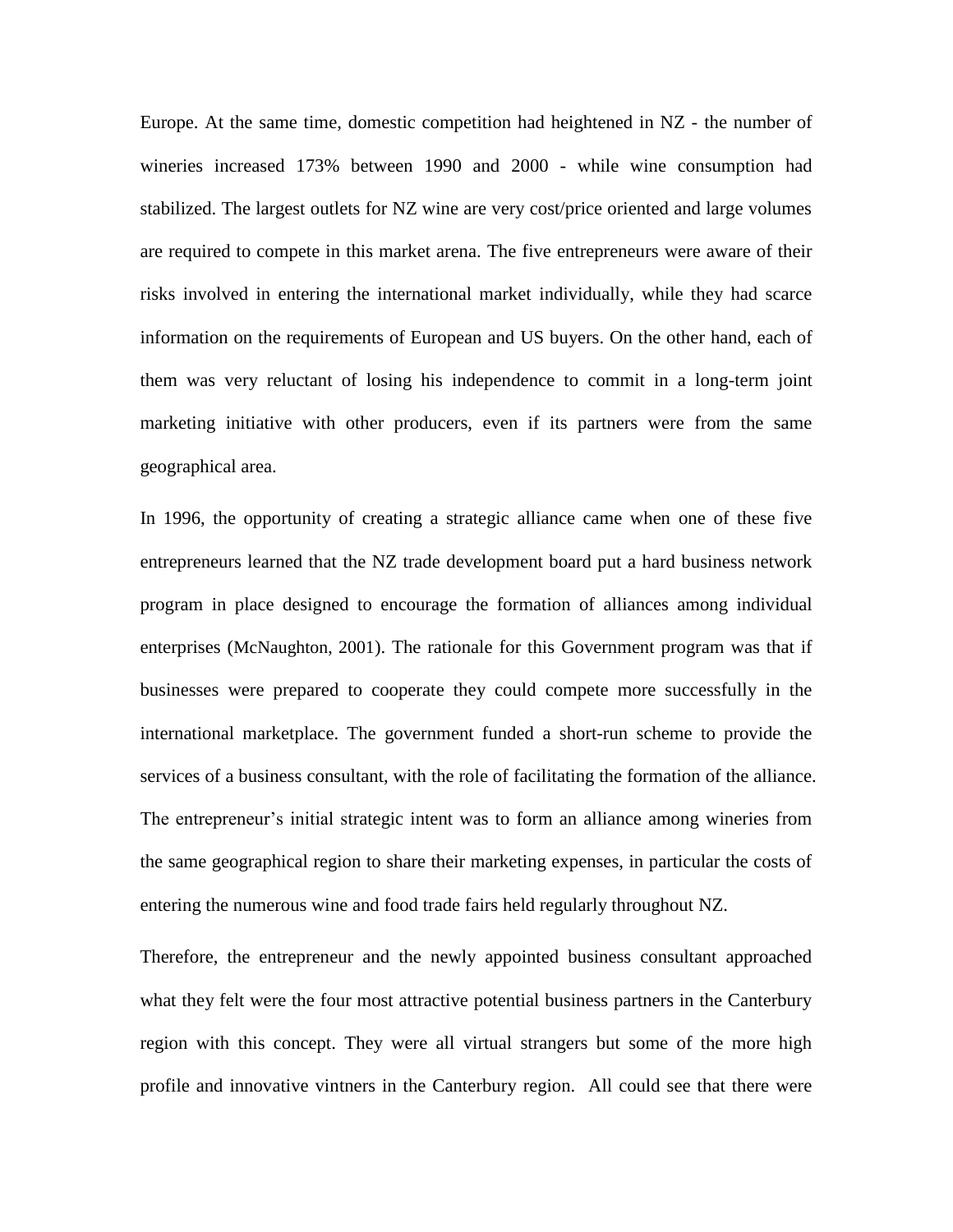significant and immediate benefits to be realized if they were prepared to cooperate and accepted the invitation to join the alliance. They registered the name "Cellars of Canterbury" as a limited liability company. The initial strategic intent of the alliance was to achieve immediate cost savings by substantially reducing the individual wineries" marketing costs by jointly marketing their individual brands under a jointly owned distribution brand. Additionally, they also wanted to collectively raise the profile of Canterbury as a wine-producing region and thereby increase the market recognition and value of their individual brands.

The members of "Cellars of Canterbury" established a formalized business structure that provided flexibility and adaptability. The members of the alliance, with the contribution of the business consultant, formalized the agreement by writing a constitution for the newly formed company which specified the guidelines for business conduct and protocols. Most importantly, the formal alliance agreement included explicit provisions for valuing the enterprise should any of the partners decide to exit the alliance. All of this activity took place before any significant capital investment, and therefore few contractual safeguards were required, thus the alliance relationship was established with minimal contractual rigidity (Gow et al., 2002).

In the first two years of their activity, the alliance implemented this marketing strategy almost exclusively in the domestic market, even if all of them realized the increasing international market opportunities and NZ market competition threats. In the domestic market, the firms were able to reduce their costs significantly and rapidly, as they realized economies of scale in advertising and promotion. At the same time, only small export trade relationships were developed in the Pacific Islands. These were not ideal markets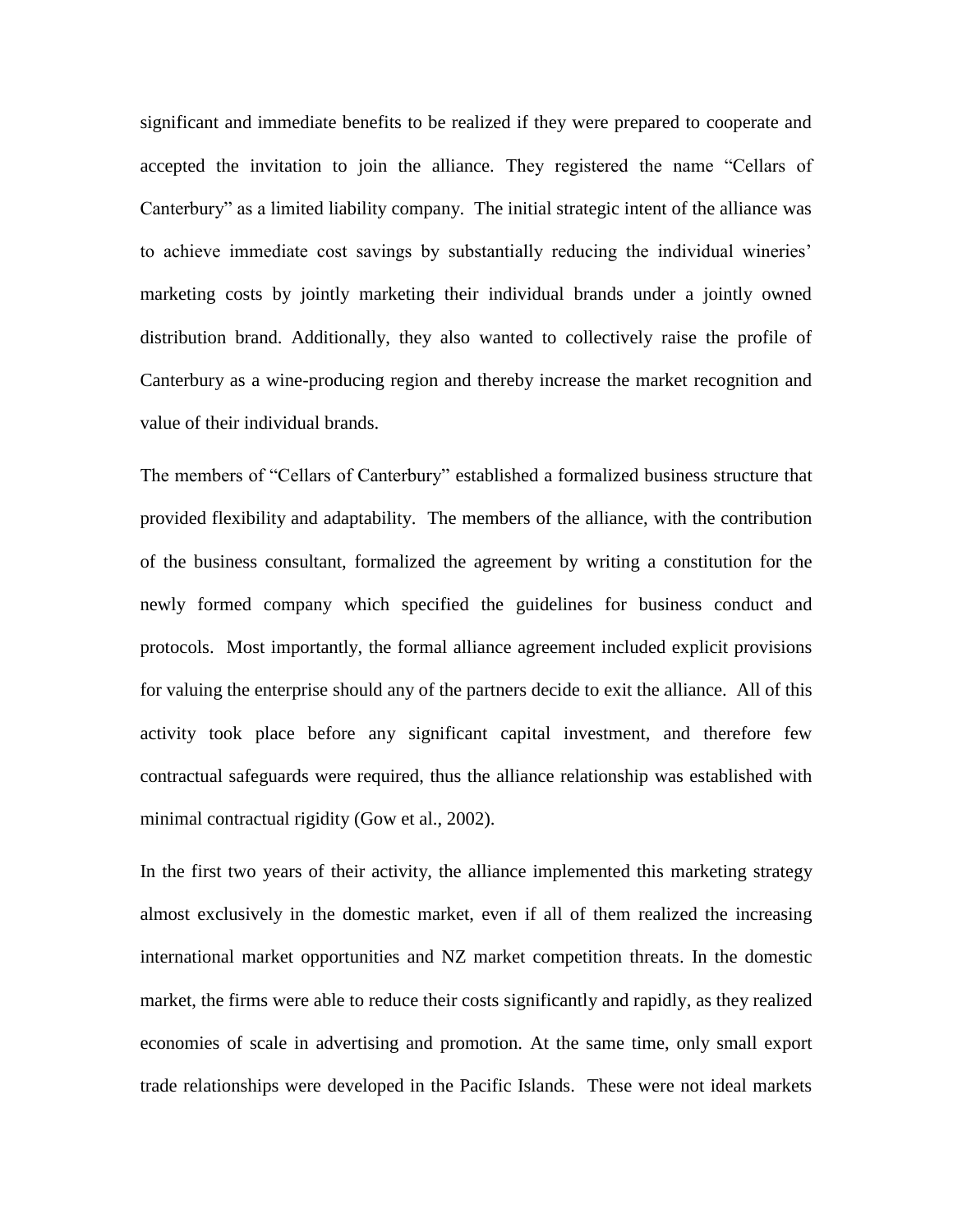and were not the primary focus of the 'Cellars' partners themselves but served as a means to fill the export trade requirement of the government assistance they received and also provided valuable export trading experience for those partners that had not done so previously.

#### **5.2. Stage 2: Inter-Firm Umbrella Branding Strategy and Int. Market Entry**

In 1998, the five entrepreneurs decided that was time to enter the UK and US markets. Initially, they implemented the same strategy they had used in the domestic NZ market: they entered the high profile European wine trade shows as "Cellars of Canterbury" under a collective "Cellars of Canterbury" brand and banner, but touted the wines of each of its members on the stand. From there, they decided to advance the Cellars of Canterbury concept a step further and produce a range of wines with the umbrella brand "Cellars of Canterbury". Some of these wines had only the brand "Cellars of Canterbury", while others had a combination of the umbrella brand "Cellars of Canterbury" together with the brand of the individual winery. This allowed them to pool financial resources to hire an international marketing agent, whose task was to seek markets and distribution channels in the UK and US specifically for the umbrella brand.

From the information received by the hired international marketing agent, they soon learn what the primary requirements of the major UK and US buyers were. Primarily, buyers were requiring volume with consistent quality. By pooling their production, however, they could often satisfy the quantity requirement. When they could not, they had the opportunity of outsourcing it from the NZ spot market. By pooling their financial resources, they hired a wine maker that was able to blend wine appropriately. Moreover, almost all the buyers required NZ Sauvignon Blanc as part of a supplier's wine list, as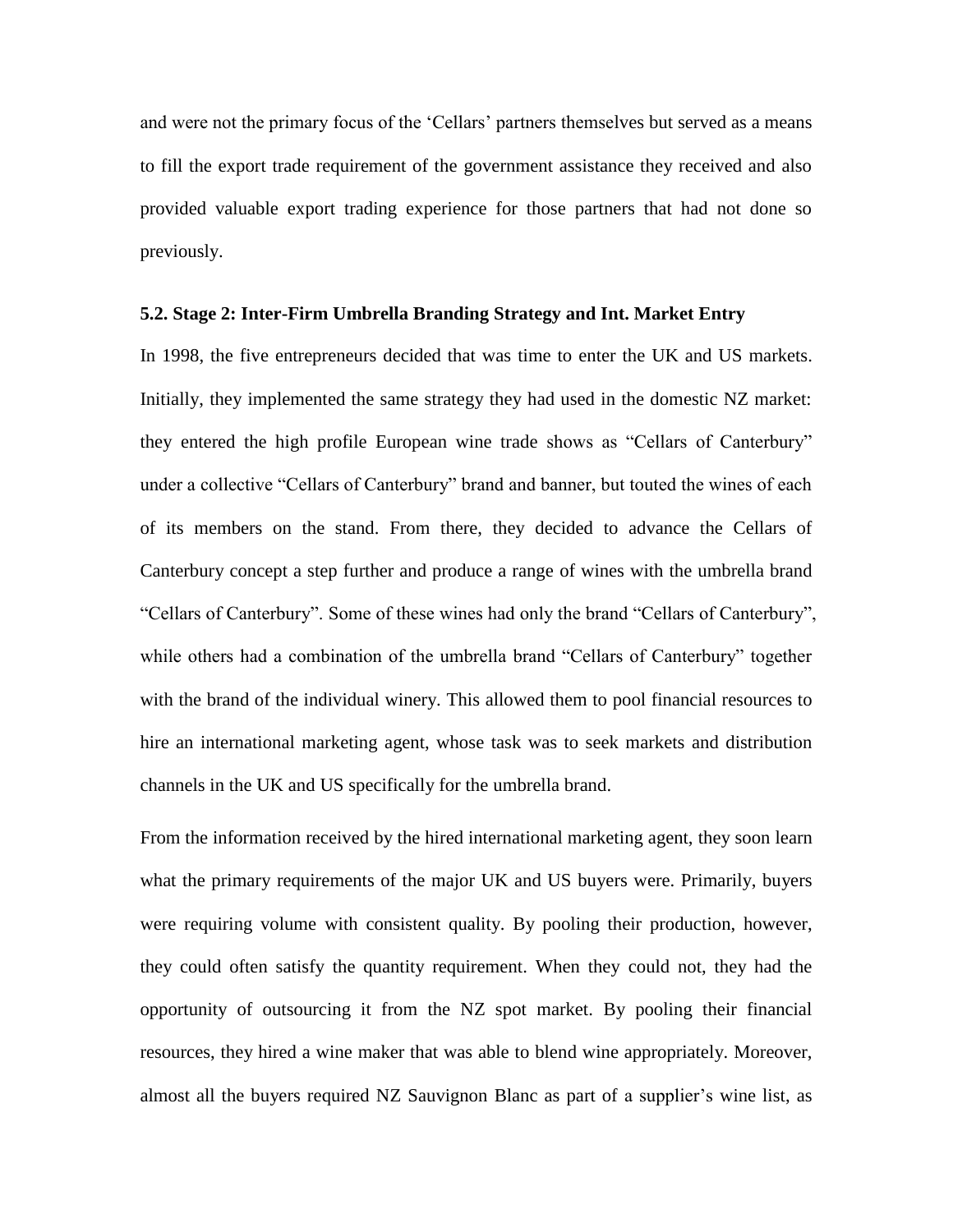this wine had become highly recognized internationally. Therefore, to expand in these markets, the wineries would have to ensure that Sauvignon Blanc from the area of Marlborough, north to Canterbury, remained a part of their offering. Traditionally they had purchased all of their requirements from Giesens, the largest of the five partners, however Giesens were now becoming constrained attempting to meet their own increasing demand and would soon be unable to meet the growing demand of the group. Contracting for grapes or buying from the spot market was not a satisfactory option from a long-term perspective as they foresaw that the demand for those grapes was going to continue to increase. Therefore, they began to realize that vineyard ownership was a necessary requirement.

When it appeared that this was the direction the joint venture was headed, one of the partners became uncomfortable. The winery he represented did not have the desire nor the financial standing to push the alliance to this next level. Some of the wineries already had smallholdings in Marlborough Sauvignon Blanc vineyards but privately could not afford to extend themselves any further financially. This did not pose a problem since they had a valuation formula in place for exit and entry and alliance partners were not bound by any other contractual rigidity as long as the directors at the biweekly directors meetings agreed. So the alliance was quickly valued, the exiting partner bought out and the search began for a replacement. There were many interested parties waiting to join the alliance given the opportunity, this was a clear indication of the industry reputation that had accumulated to the "Cellars" entity.

As a result these activities, the "Cellars of Canterbury" partners were able to substantially improve product quality, production, management and marketing competencies by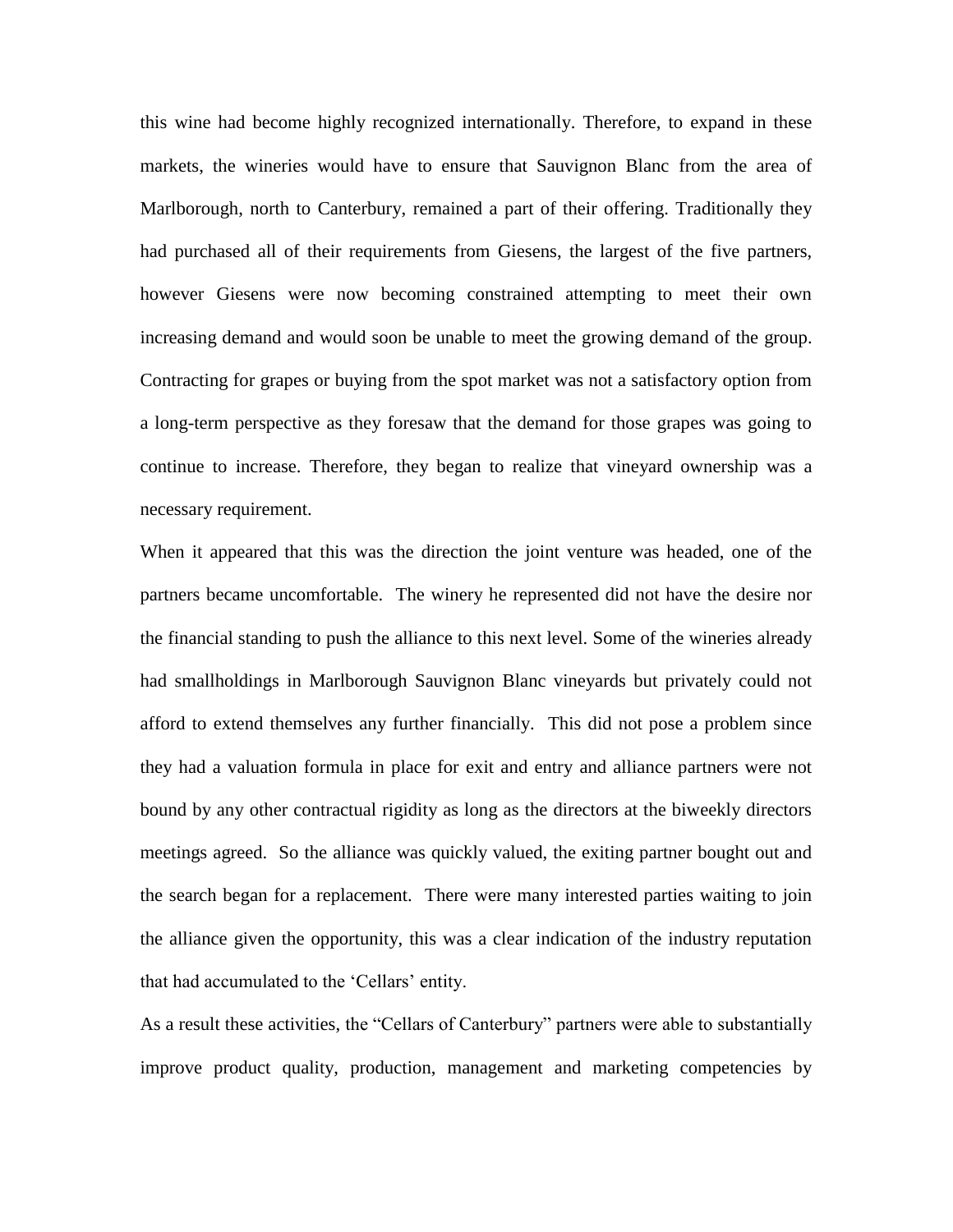sharing the state-of-the-art knowledge among partners, to expand their product and market bases and to create a strong market reputation for Canterbury as a super-premium wine region. The strategy worked, as it provided the partners with a premium volume label to gain an initial market beachhead and establish distributor relationships that could then be used to support the international market entry of their individual super premium labels. Over the next few all of the partners saw double digit growth of both the cellars of Canterbury label as well as their individual labels. Additionally, the intra-alliance trust and reputation had reached the level where they felt that they could manage without the third party enforcement provided by the business consultant. At this point in time they employed an office clerk, took over the administrative duties of the company, and established a private office independent of the individuals" wineries. This ensured that the authority and control in the company remained balanced. Without the use of an umbrella brand, any of the five wineries would have been able to enter and expand into the international market in such a short period of time. As a result of this success under the "Cellars of Canterbury" brand, each winery realized a strong individual and collective growth both in sales and reputation.

#### **5.3. Stage 3: Individual International Branding Strategy**

By 2004, the partners all recognized that their individual brands were booming domestically and internationally and there was no longer sufficient excess wine to support to Cellars branded line. Added to that, the Marlborough Sauvignon Blanc vineyards now had a net worth in excess of 5 USD million. But given Cellars of Canterbury"s current structure it was too difficult for the partners to individually or collectively access this capital gain for their individual expansion requirements.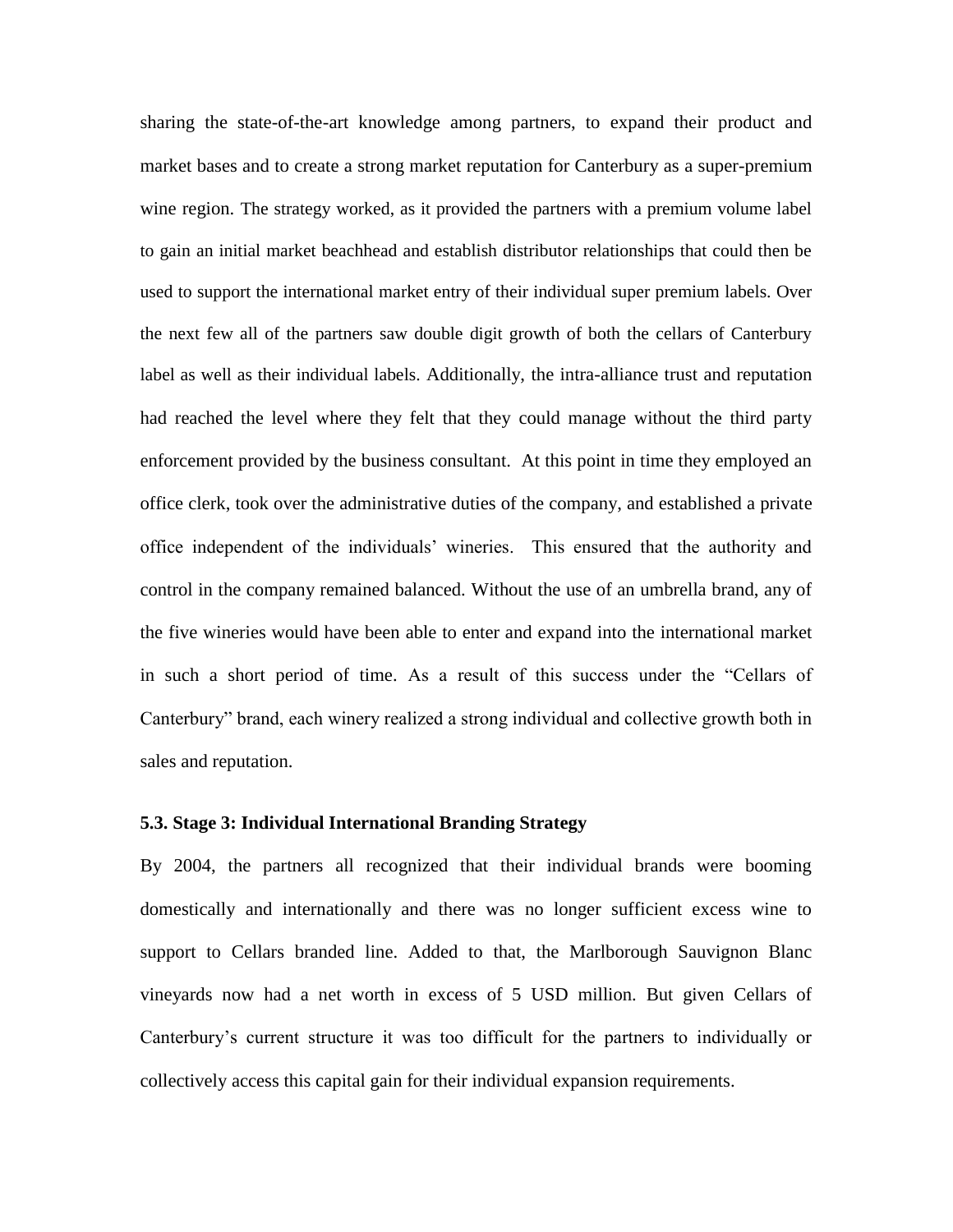Therefore, the "Cellars of Canterbury" partners decided collectively to wind up Cellars of Canterbury ltd and break up the Marlborough Sauvignon Blanc vineyards in to five separate blocks and sell one to each of the individual members. This process ensured that each partner still retained a source of Sauvignon Blanc grapes but also gained access to the much needed capital. At this time, each individual brand had gained sufficient core competencies and international reputation to successfully function independent of the umbrella brand and other members. Some individual brands replaced the umbrella brand in the supply of international buyers through the established export channels, while the others, whose managers chose a more risk-averse strategy, signed outsourcing contracts with the exporting former partners.

Towards the end of the wind-up process, Tesco"s approached with an offer to establishing a private label sourcing contact for Marlborough Sauvignon Blanc with Cellars of Canterbury. The group collectively discussed the opportunity and how it fitted into there individual and collective interests and strategic intents. Given the Tesco"s was only interested in sourcing Sauvignon Blanc under an exclusive private label for Tesco"s, not the Cellars brand or any of the individual brands, and non of the other wines the cellars group produced, they collectively decided to decline the offer. However, even thought the group was not interested, two of the partners saw an opportunity. They asked and were grant permission from the group to pursue this opportunity. The two partners established a new private label for Tesco"s and have gone on to become Tesco"s major provider of Marlborough Sauvignon Blanc. Not a small feat, when Tesco"s sells more than one out of five bottles of all wine sold in the United Kingdom (Tipples, 2008). The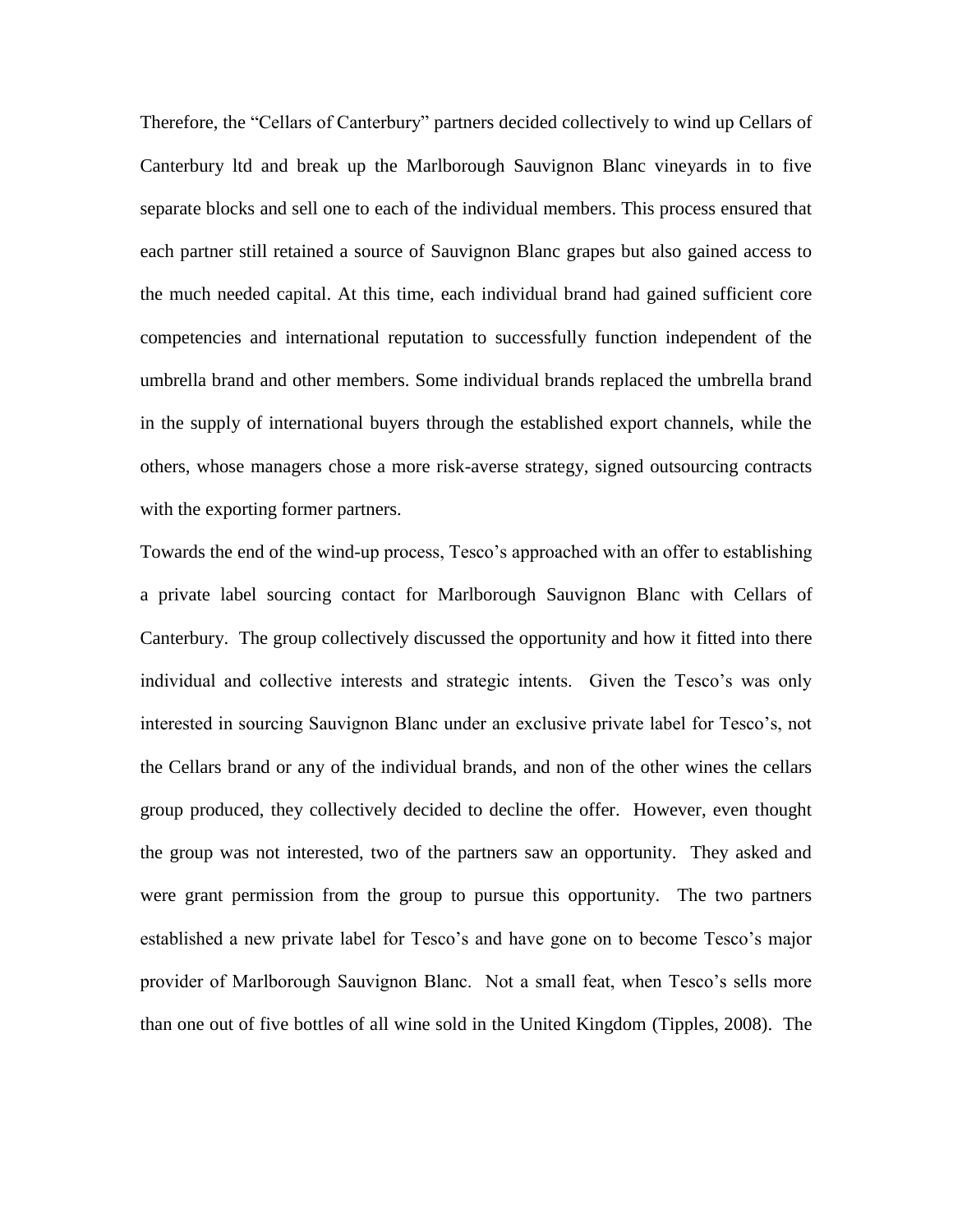other members have all since gone on to success international brand expansions across Europe, North American and Australasia.

Hence as easily as Cellars of Canterbury was established, it was disbanded. But in the process, the partners had gone from five small wineries competing in the New Zealand domestic marketplace to five international competitive wineries with established and stable market relationships in North America and the UK, which is something that would have been extremely difficult to have achieved individually.

## **6. Conclusions**

SMEs face several challenges entering international markets. The previous literature has provided a comprehensive coverage of many of the different strategic opportunities available to SMEs to overcome these international entry challenges, including strategic alliances, cooperatives, exporting and other modes of entry. One viable mode of entry that has received no research is the strategic use of umbrella brands as a viable mode of international market entry.

In this paper, using a grounded theory approach, we conducted comparative institutional analysis to create a conceptual framework and evaluate the role of inter-firm umbrella branding as a strategic mode of international market entry for SMEs. We have found that, over time, a SME can use a strategic alliance with local partners under the umbrella brand to build its own core competencies and to transfer the reputation vis-à-vis its international buyers from the umbrella brand to its own individual brand. In a long run perspective, the umbrella brand can be a temporary tool enhancing the opportunities of international market entry. As in the context of contracts and joint venture agreements (Oviatt and McDougall, 1994; Cheng et al., 2005), once the SME has acquired its core competencies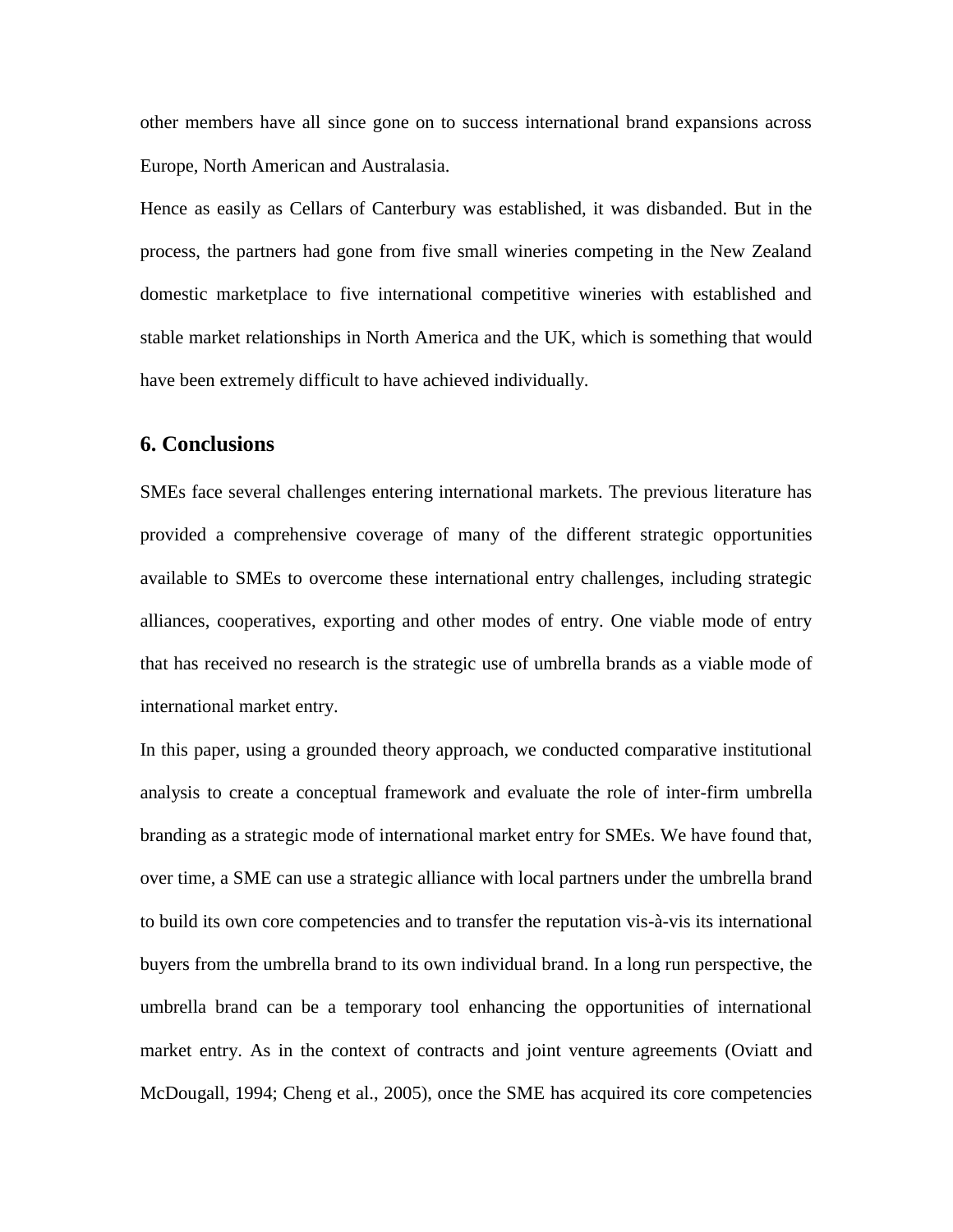within the new market, the umbrella brand organization can be terminated and replaced by the individual brands that were under the umbrella after a certain stage of their development.

Basing theory on one instrumental case study has serious limitations about the conclusions that can be drawn from the study. Hence it is important that further case studies be identified and analyzed, so that great understanding can be gained on generalizability of these results. Even given the limitations of a one case sample, a number of important strategic points about the establishment and evolution of strategic alliances, as well as on their effect on SMEs" performance, are discussed in this paper.

## **7. References**

Aaker, D.A. and Keller, K.L. (1990). "Consumer Evaluations of Brand Extensions." Journal of Marketing 54 (1), 27–41.

Anderson, E. and Gatignon, H. (1986). "Modes of foreign Entry: A Transaction Cost Analysis and Propositions." Journal of International Business Studies 17, 1-26.

Anholt, S. (1998), "Nation-brands of the twenty-first century." The Journal of Brand Management 5 (6), 395-406.

Balachander, S. and Ghose, S. (2003). "Reciprocal spillover effects: A strategic benefit of brand extensions". Journal of. Marketing 67 (1), 4-12.

Barham, E. (2003). "Translating terroir: the global challenge of French AOC Labeling." Journal of Rural Studies 19, 127–38.

Barney, J.B. (1991). ["Firm resources and sustained competitive advantage.](http://www.econ.au.dk/fag/4205/e03/1031_001.pdf)" Journal of Management 17, 99-120.

Beverland, M.B. (2001). "Creating value through brands. The Zespri kiwi fruit case." *British Food Journal* 103 (6), 383–399.

Beverland, M.B. (2007). "Can cooperatives brand? Exploring the interplay between cooperative structure and sustained brand marketing success." *Food Policy* 32, 480-495.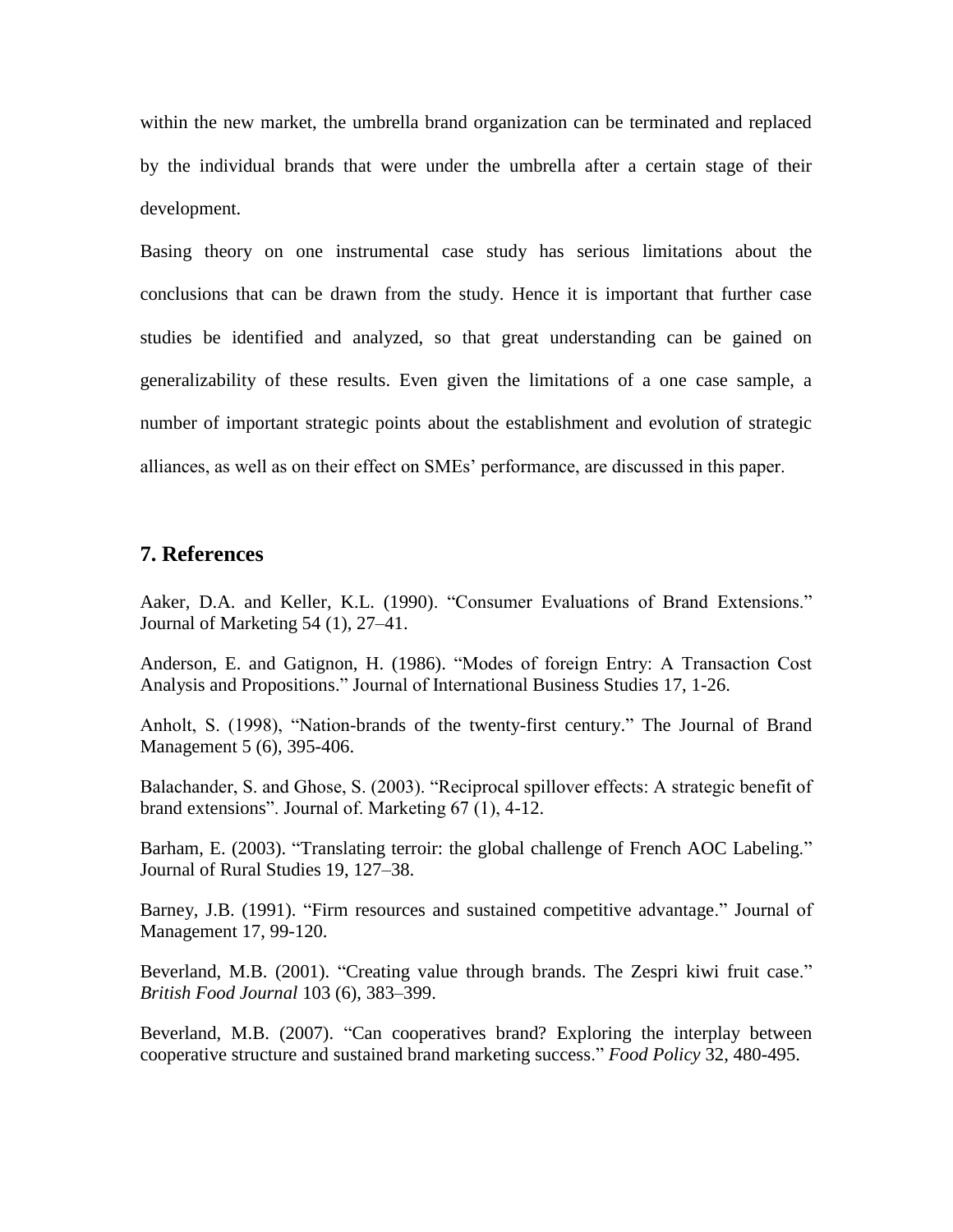Cai, L.A. (2002), "Cooperative branding for rural destinations." *Annals of Tourism Research* 29 (3), 720-42.

Cheng, J.M., Blankson, C., Wu, P.C. and Chen, S.S. (2005). "A Stage Model of International Brand Development: The perspectives of manufacturers from two newly industrialized economies, South Korea and Taiwan." *Industrial Marketing Management* 34, 504– 514.

Coase, R. (1960). "The Problem of Social Cost." *Journal of Law and Economics* 10 (3), 1–44.

Cook, M.L. and Iliopoulos, C. (1999). "Beginning to inform the theory of the cooperative firm: emergence of the new generation cooperative." *The Finnish Journal of Business Economics* 4, 525–535.

Coviello, N.E. and Munro, H.J. (1997). "Network relationships and the internationalization process of small software firms". *International Business Review* 6, 361–386.

Dentoni, D. and Gow, H.R. (2008). "Competing Collectively in International Markets: The Role of Public-Private Partnerships." Proceedings of the European Association for Evolutionary Political Economy (EAEPE) Conference, Rome, 6-8 November 2008.

Dey, I. (1999). *Grounding grounded theory: Guidelines for qualitative inquiry*. San Diego: Academic Press.

Dictionary of Marketing Terms (1995). *Dictionary of marketing terms*. Chicago, IL, American Marketing Association.

Doz, Y. (1996). "The evolution of cooperation in strategic alliances: Initial conditions or learning processes?" *Strategic Management Journal* 17 (3), 55–83.

Erdem, T. and Sun, B. (2002). "An empirical investigation of the spillover effects of advertising and sales promotions in Umbrella Branding." *Journal of Marketing Research* 39 (4), 408-420.

Erramilli, M.K. and Rao, C.P. (1993). "Service Firms" International Entry Mode Choice." *Journal of Marketing*, 57 (3), 19-38.

Gabrielsson, M. (2005). "Branding Strategies of Born Globals." *Journal of International Entrepreseurship* 3, 199-222.

Gall, R.G. and Schroeder, B. (2006). ["Agricultural Producer Cooperatives as Strategic](http://kea.uovs.ac.za/faculties/documents/04/099/IAMA%20Brazil/v9i4.pdf#page=32)  [Alliances.](http://kea.uovs.ac.za/faculties/documents/04/099/IAMA%20Brazil/v9i4.pdf#page=32)" *International Food and Agribusiness Management Review* 9 (4), 26-44.

Glaser, B. and Strauss, A. (1967). *The discovery of grounded theory: strategies for qualitative research*. Chicago: Aldine.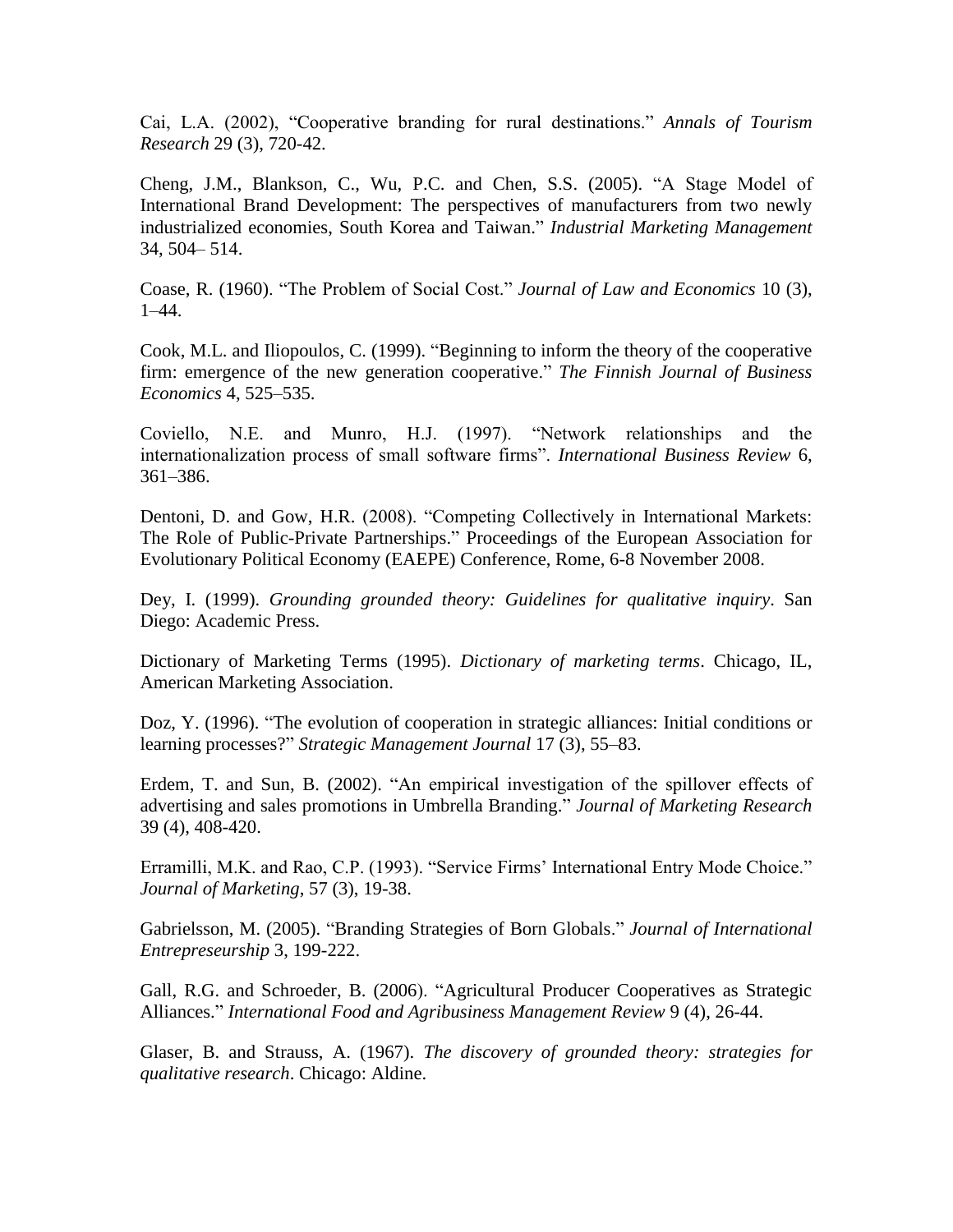Gnoth, J. (1998). "Conference report: Branding tourist destinations." *Annals of Tourism Research* 25, 758-760.

Gow, H.R., Oliver, L. and Gow, N. (2002). "Co-operating to Compete in High Velocity Global Markets: The Strategic Role of Flexible Supply Chain Architectures." In J.H. Trienekens and S.W.F. Omta (eds) *Paradoxes in Food Chains and Networks*. Proceedings of the Fifth International Conference on Chain and Network Management in Agribusiness and the Food Industry. Noordwijk, June  $6 - 8$ , 2002.

Grossman R.P. (1997). "Co-Branding in Advertising: Developing Effective Associations." *Journal of Product and Brand Management* 6 (3), 191-201.

Gulati, R. (1998). "Alliances and networks." *Strategic Management Journal* 19 (4), 293– 317.

Haller, L.E. (1992) "Branded product marketing strategies in the cottage cheese market: Co-operative versus proprietary firms", in R.W. Cotterill, ed., *Competitive Strategy Analysis in the Food System.* Westview Press, Boulder, CO, 155-177.

Hill, C., Hwang, P. and Chan Kim, W. (1990), "An Eclectic Theory Of The Choice Of International Entry Mode." *Strategic Management Journal* 11, 17-128.

Hult, T., Ketchen, D.J., Griffith, D.A., Chabowski, B.R., Hamman, M.K., Dykes, B.J., Pollitte, W.A. and Cavusgil, S.T. (2008). "An assessment of the measurement of performance in international business research." *Journal of International Business Studies* 39, 1064–1080.

Iversen, N.M. and Hem, L.E. (2008). "Provenance associations as core values of place umbrella brands: A framework of characteristics." *European Journal of Marketing* 42 (5/6), 603-626.

Jarillo, J.C. (1986). "Entrepreneurship and growth: The strategic use of external resources." *Joumal of Business Venturing* 4, 133-147.

Johanson, J. and Vahlne, J.E. (1977). "The internationalization process of the firm. A model of knowledge development and increasing market commitments." *Journal of International Business Studies* 8, 23-32.

Kanter, R.M. (1989). "Becoming PALs: pooling, allying, and linking across companies." *Academy of Management Executive* 3, 183–193.

Kavaratzis, M. and Ashworth, G.J. (2005). "City branding: an effective assertion of identity or a transitory marketing trick?" *Tijdschrift voor Economiche en Sociale Geografie* 96 (5), 506-14.

Knight, G.G. and Cavusgil, S.T. (1996). "The born global firm: A challenge to traditional internationalization theory." *Advances in International Marketing* 8, 11–26.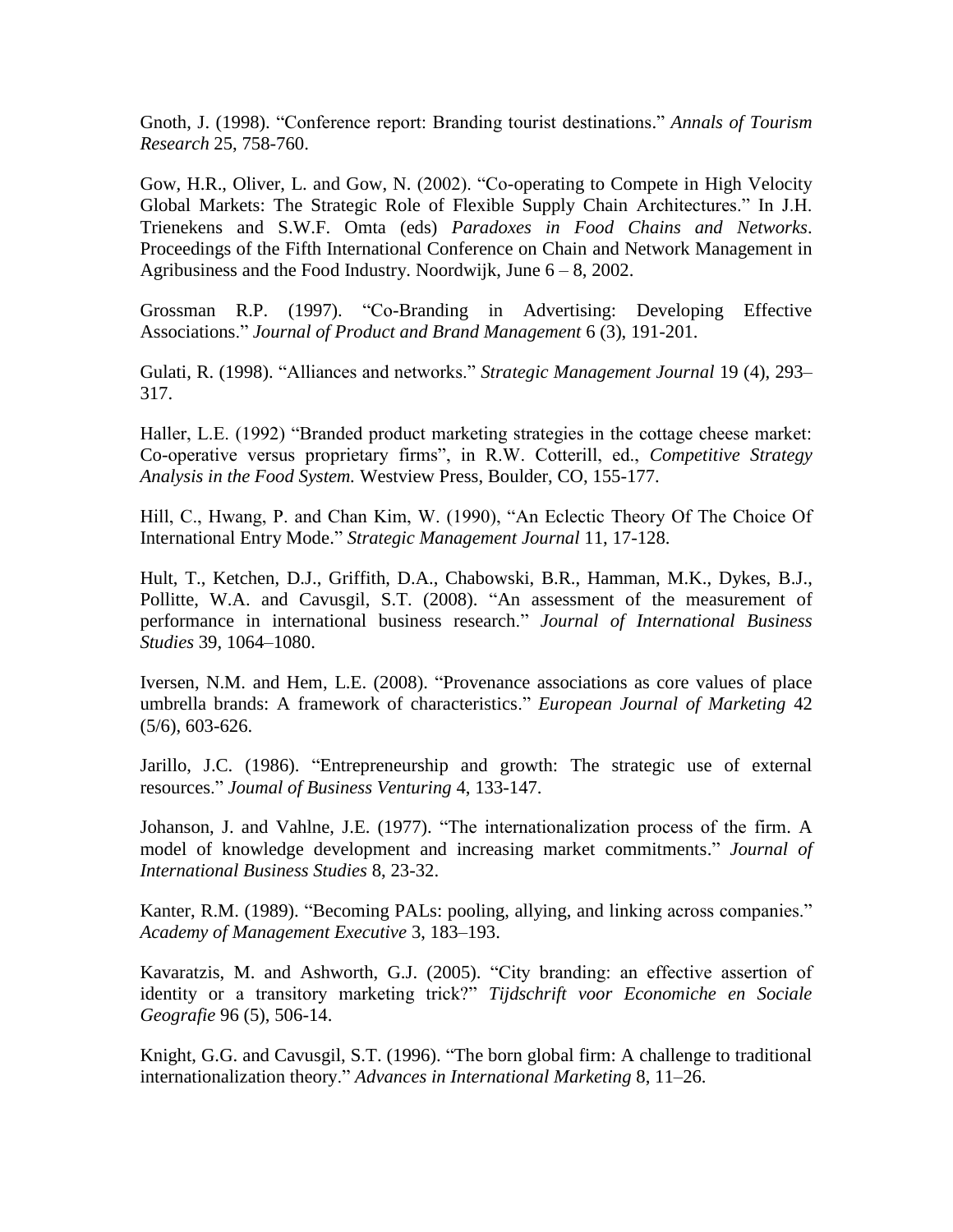Kotler, P. and Keller, K.L. (2005). *Marketing Management*, 12th US edition, Prentice-Hall, Englewood Cliffs, NJ.

[Larson, A.](http://proquest.umi.com.proxy2.cl.msu.edu/pqdlink?did=147487&CSP=8458&Fmt=7&VInst=PROD&VType=PQD&RQT=590&VName=PQD&TS=1234310479&clientId=3552) (1992). "Network Dyads in Entrepreneurial Settings: A Study of the Governance of Exchange Relationships." *[Administrative Science Quarterly](http://proquest.umi.com.proxy2.cl.msu.edu/pqdlink?RQT=318&pmid=24671&TS=1234310479&clientId=3552&VInst=PROD&VName=PQD&VType=PQD)* 37 (1), 76- 105.

Leonidou, L.C. and Katsikeas, C.S. (1996). "The Export Development Process: An Integrative Review of Empirical Models." *Journal of International Business Studies* 27 (3), 517-551.

Malorgio, G. and Grazia, C. (2007). "Quantity and quality regulation in the wine sector: the Chianti Classico appellation of origin." *[International Journal of Wine Business](http://www.emeraldinsight.com/1751-1062.htm)  [Research](http://www.emeraldinsight.com/1751-1062.htm)* 19 (4), 298-310.

McNaughton, R.B. (2001), "Competing from the Periphery: Export development through hard business network programs." *Irish Marketing Review* 14(1), 43-54.

Montgomery, C. and Wernerfelt, B. (1992). "Risk Reduction and Umbrella Branding." *Journal of Business* 65, 31-50.

Oliver, L.D. and Gow, H.R. (2002). "Successful Alliance Establishment and Evolution in a Volatile Business Environment: The Case of Cellars of Canterbury". Paper presented at the 2002 American Agricultural Economics Association meetings, Long Beach, California, USA.

O'Reilly, S., Haines, M. and Arfini, F. (2003) "Food SME Networks: Process and Governance. The Case of Parma Ham." *Chain and Network Science* 3 (1), 21-32.

Oviatt, B.M. and McDougall, P.P. (1994). "Toward a theory of international new ventures." *Journal of International Business Studies* 25 (1), 45-64.

Peterson, H.C., Wysocki, A. and Harsh, S.B. (2001). "Strategic choice along the vertical coordination continuum." International Food and Agribusiness Management Review 4, 149-166.

Pritchard, A. and Morgan, N. (1998). "Mood marketing. The new destination branding strategy: a case study of Wales, the brand." *Journal of Vacation Marketing* 4 (3), 215-29.

Rousseau, D., Sitkin, S., Burt, R. and Camerer, C. (1998). "Not So Different After All: A Cross Discipline View of Trust." *Academy of Management Review* 23 (3), 393-404.

Stake, R. E. (1995). *The art of case study research*. California: Sage Publications.

Strauss, A. and Corbin, J. (1994). "Grounded theory methodology: an overview". In Denzin, N. K. and Lincoln, Y. S. (eds.), *Handbook of qualitative research*, 273-285. California: Sage Publications.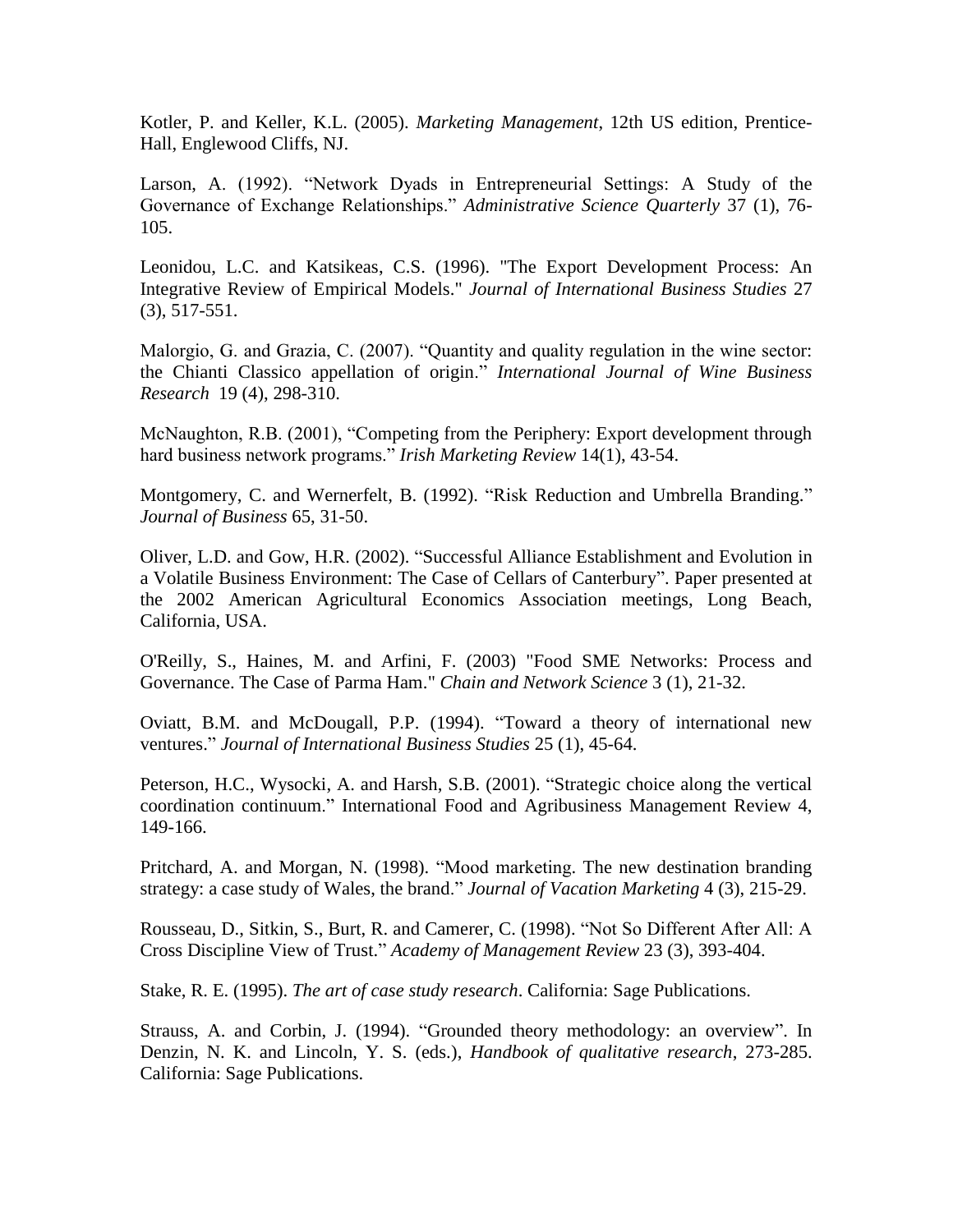Subramaniam, M., Rosenthal, S.R. and Hatten, K.J. (1998). "Global New Product Development Processes: Preliminary Findings and Research Propositions." *Journal of Managerial Studies* 35 (6), 773–96.

Tipples, R. (2008). "Cottesbrook's New Zealand Sauvignon Blanc wine to Tesco." *British Food Journal* 110 (4/5), 444-459.

Welch, L. S. and Luostarinen, R. (1988). "Internationalisation: evolution of a concept". *Journal of General Management* 14(2), 34-55.

Wernerfelt, B. (1988). "Umbrella branding as a signal of new product quality: an example of signalling by posting a brand." *Journal of Economics* 19 (3), 458-63.

Westgren, R. E. and Zering, K. (1998). "Case study research methods for firm and market research." *Agribusiness* 14 (5), 415-424.

Williamson, O.E. (1985). *The economic institutions of capitalism*. New York: Free Press

Yeniyurt, S., Townsend, J.D. and Talay, M.B. (2007). "Factors Influencing Brand Launch in a Global Marketplace." *Journal Product Innovation Management* 24, 471-485.

Zacharakis, A. (1997), "Entrepreneurial Entry into Foreign Markets: A Transaction Cost Perspective", *Entrepreneurship: Theory and Practice* 21 (3), 23-39..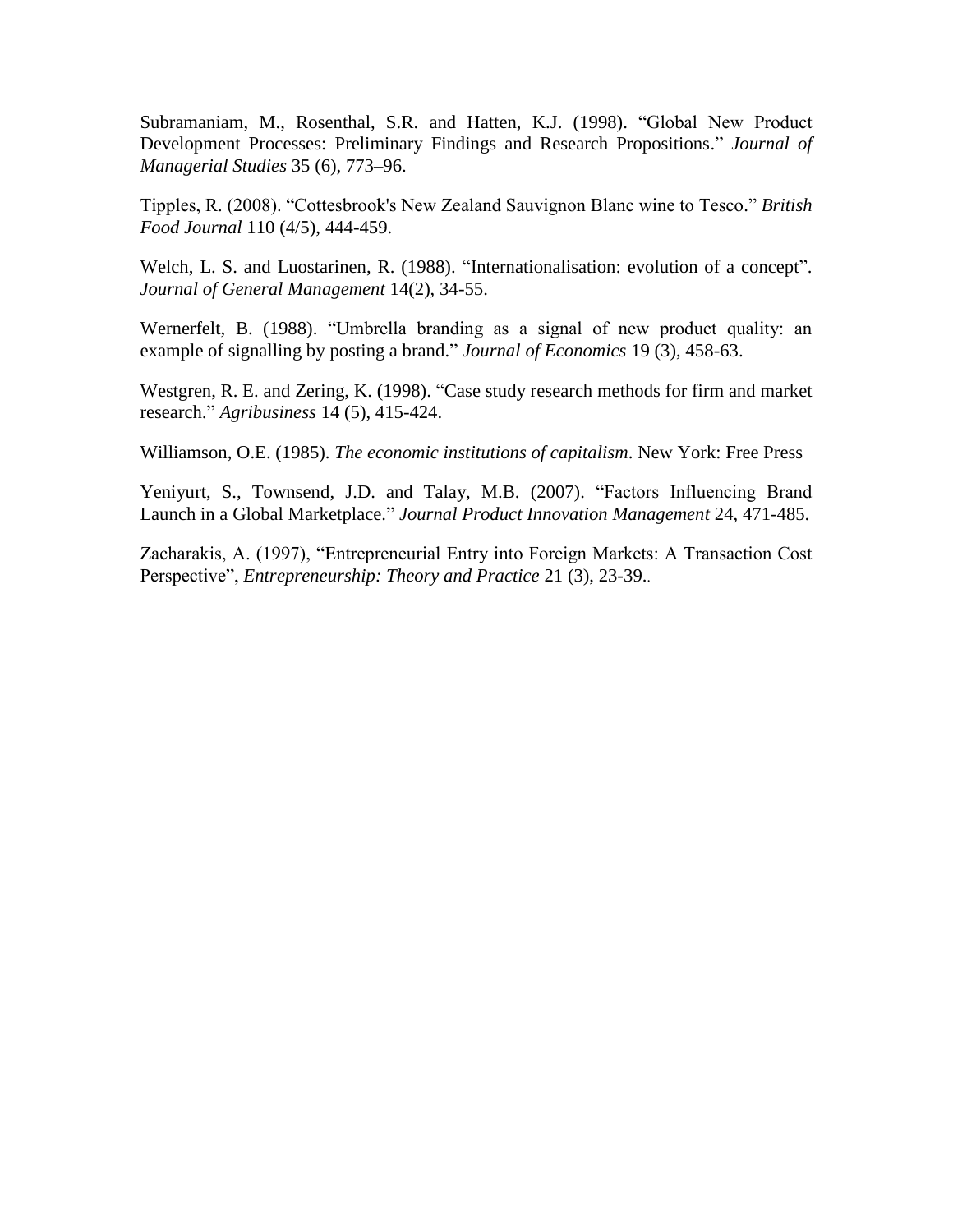# **Appendix – Figures**

| Major Points of<br>Comparison                                         | Analysis of "Cellars of<br>Canterbury" Case   | Cross- Comparison with Case Studies in the<br>literature                  |                                                                         |  |
|-----------------------------------------------------------------------|-----------------------------------------------|---------------------------------------------------------------------------|-------------------------------------------------------------------------|--|
| Owner of the<br><b>Umbrella Brand</b>                                 | Inter-Firm Organization<br>(CoC)              | Individual Firm<br>(Aaker and Keller,<br>1990)                            | Geographic Region<br>(Iversem and Hem.)<br>2008)                        |  |
| <b>Alliance's Partners</b>                                            | <b>Local SMEs</b>                             | Foreign Buyer<br>(Chang et al., 2005)                                     | Foreign Multi-National<br>Corporation<br>(Coviello and Munro,<br>1997)  |  |
| <b>Structure of the</b><br><b>Branding Inter-Firm</b><br>Organization | Strategic Alliance under<br>an Umbrella Brand | <b>Traditional Producer</b><br>Cooperative:<br>NZGIB (Beverland,<br>2007) | New Generation<br>Cooperative: "Merino<br>NZ" wool (Beverland,<br>2007) |  |

# **Figure 1 - Cross comparison of Cellars of Canterbury with secondary data from case studies in the literature**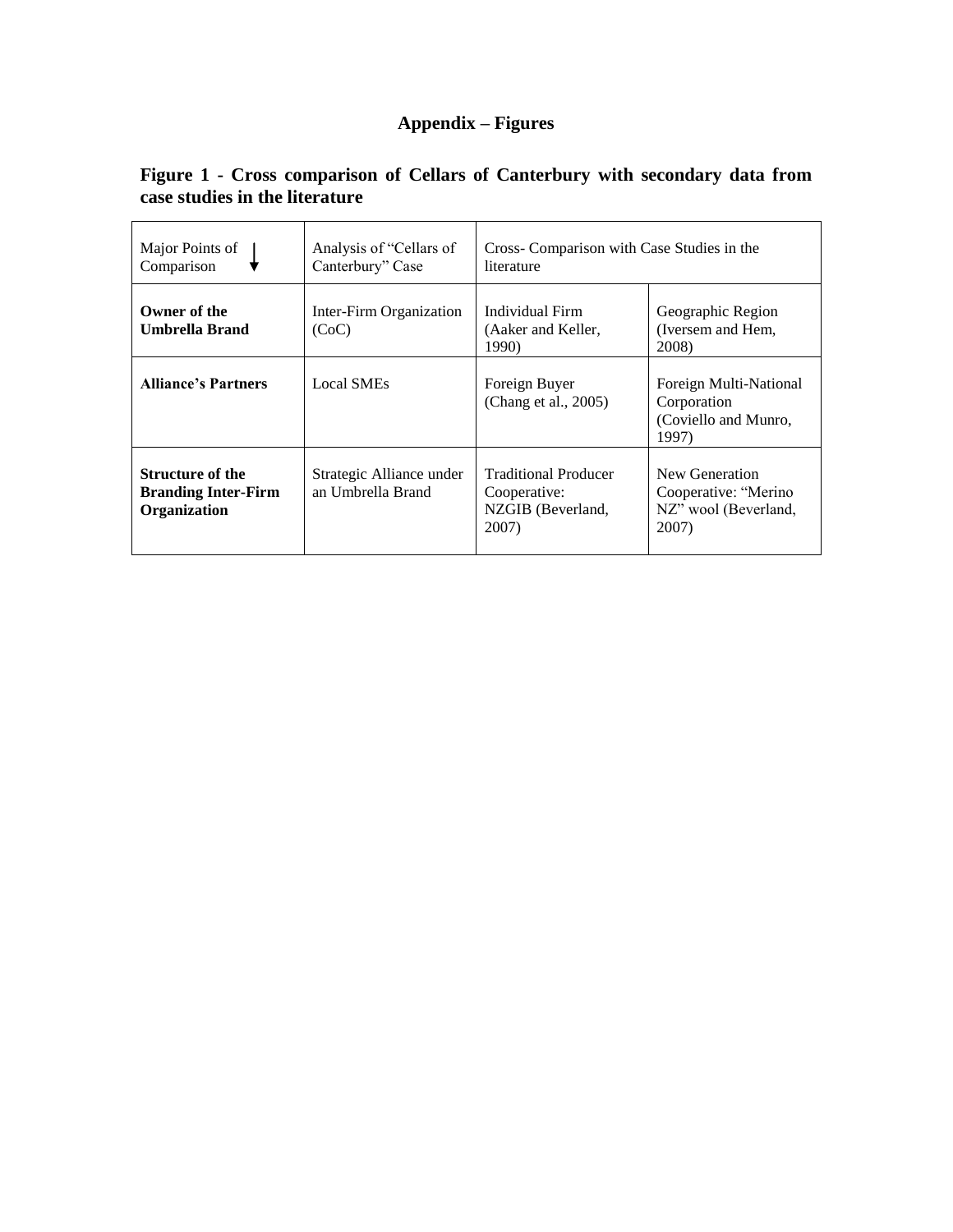

## **Figure 2 - The Role of Inter-Firm Umbrella Branding Strategies on Individual SMEs' Export Sales and International Brand Equity**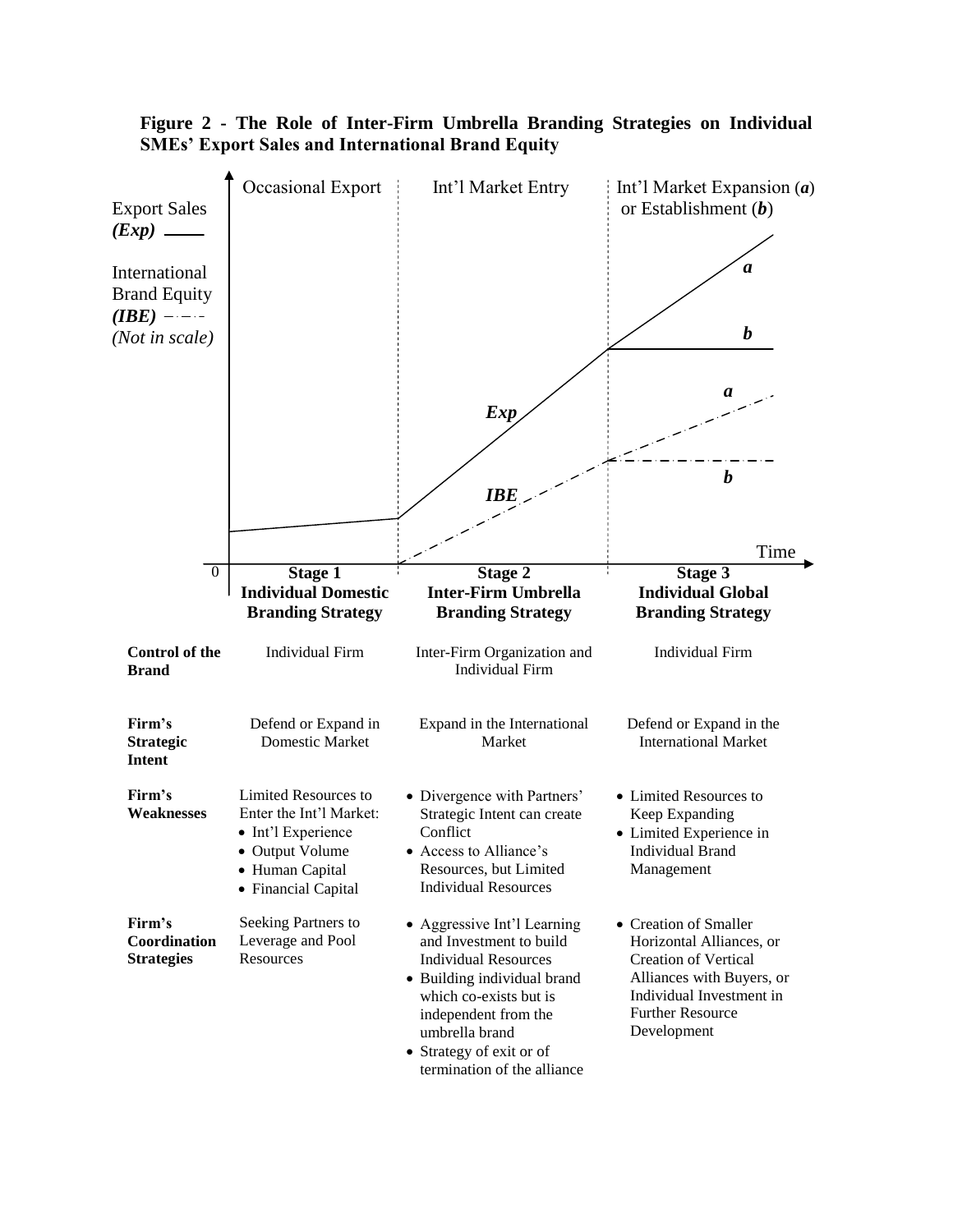| Figure 3 - Structure of Strategic Alliances under an Umbrella Brand and New |  |  |  |  |  |
|-----------------------------------------------------------------------------|--|--|--|--|--|
| <b>Generation Cooperatives</b>                                              |  |  |  |  |  |

| <b>Theory</b>                                 | <b>New Generation Cooperatives</b><br>(Gall and Schroeder, 2006)                                                                                                                                                                                                                                                                                                                                                        | <b>Alliances under an</b><br>"Inter-Firm Umbrella Brand"                                                                                                                                                                                                                                                                                                                                                                                                                                                                                                                                                                                                                                                                                                             |  |
|-----------------------------------------------|-------------------------------------------------------------------------------------------------------------------------------------------------------------------------------------------------------------------------------------------------------------------------------------------------------------------------------------------------------------------------------------------------------------------------|----------------------------------------------------------------------------------------------------------------------------------------------------------------------------------------------------------------------------------------------------------------------------------------------------------------------------------------------------------------------------------------------------------------------------------------------------------------------------------------------------------------------------------------------------------------------------------------------------------------------------------------------------------------------------------------------------------------------------------------------------------------------|--|
|                                               | <b>Common Features:</b><br>Closed Membership<br>Capital of the Alliance is Property of Individual Members of the Alliance<br><b>Contractual Delivery Rights/Obligations</b><br><b>Tradable Delivery Rights</b>                                                                                                                                                                                                          |                                                                                                                                                                                                                                                                                                                                                                                                                                                                                                                                                                                                                                                                                                                                                                      |  |
|                                               | <b>Distinctive Features:</b><br>• Alliance usually created by firms with a<br>common long-run strategic intent<br>Significant Equity Investment in the Start-<br>$\bullet$<br>Up Capital of the Alliance<br>Limited Use of Individual Members'<br>Capital<br>• Absence of Written Code allowing for<br>Changes in the Alliance Structure<br>• Individual Members Sell Exclusively under<br>the Brand of the Cooperative | <b>Distinctive Features:</b><br>Alliance created by firms with a common<br>short-run strategic intent and with the<br>awareness that members' strategic intent can<br>change in the long-run, depending on market<br>opportunities and entrepreneurs' values<br>Limited Joint Investment in Joint Non-<br>Separable Asset, so limited Equity<br>Investment in the Start-Up Capital of the<br>Alliance<br><b>Significant Use of Individual Members'</b><br>$\bullet$<br>Capital<br>• Presence of Written Rules allowing for<br>Changes in the Alliance Structure, including<br>a shared strategy of exit from, entry in and<br>termination of the alliance<br><b>Individual Members' Brands Co-Exist with</b><br>$\bullet$<br>and are Independent from Umbrella Brand |  |
| <b>Transaction</b><br>Cost<br><b>Approach</b> | <b>Significance: Moderate-High</b><br>• TCA Issues in Supply Contracts<br>Asset Specificity and Opportunism, as<br>Significant Joint Investment in Specialized<br>Plant and Equipment is Significant<br>Tradable Delivery Rights limited by<br>Constitution                                                                                                                                                             | <b>Significance: Moderate-Low</b><br>Asset Specificity moderated by Limited Joint<br>Investment in Specialized Non-Separable<br>Assets<br>Opportunism moderated as there is Equity<br>$\bullet$<br>Transfer from the Umbrella Brand to<br>Individual Members' Brand                                                                                                                                                                                                                                                                                                                                                                                                                                                                                                  |  |
| <b>Resource</b><br><b>Based View</b>          | <b>Significance: Moderate</b><br>• Contracts can facilitate the supply of<br>differentiated raw materials requiring<br>unique resources<br>A relatively small number of members may<br>$\bullet$<br>facilitate their unique competencies<br>contributing to the governance of the<br>cooperative                                                                                                                        | <b>Significance: High</b><br>The primary purpose of joining the alliance is<br>getting leverage and pool each other<br>members' resources<br>By pooling their resources, members can<br>create resources that are scarce and difficult<br>to imitate<br>Over time, the individual members develop<br>٠<br>their own resources by re-investing their<br>export revenues and by learning from each<br>other                                                                                                                                                                                                                                                                                                                                                            |  |